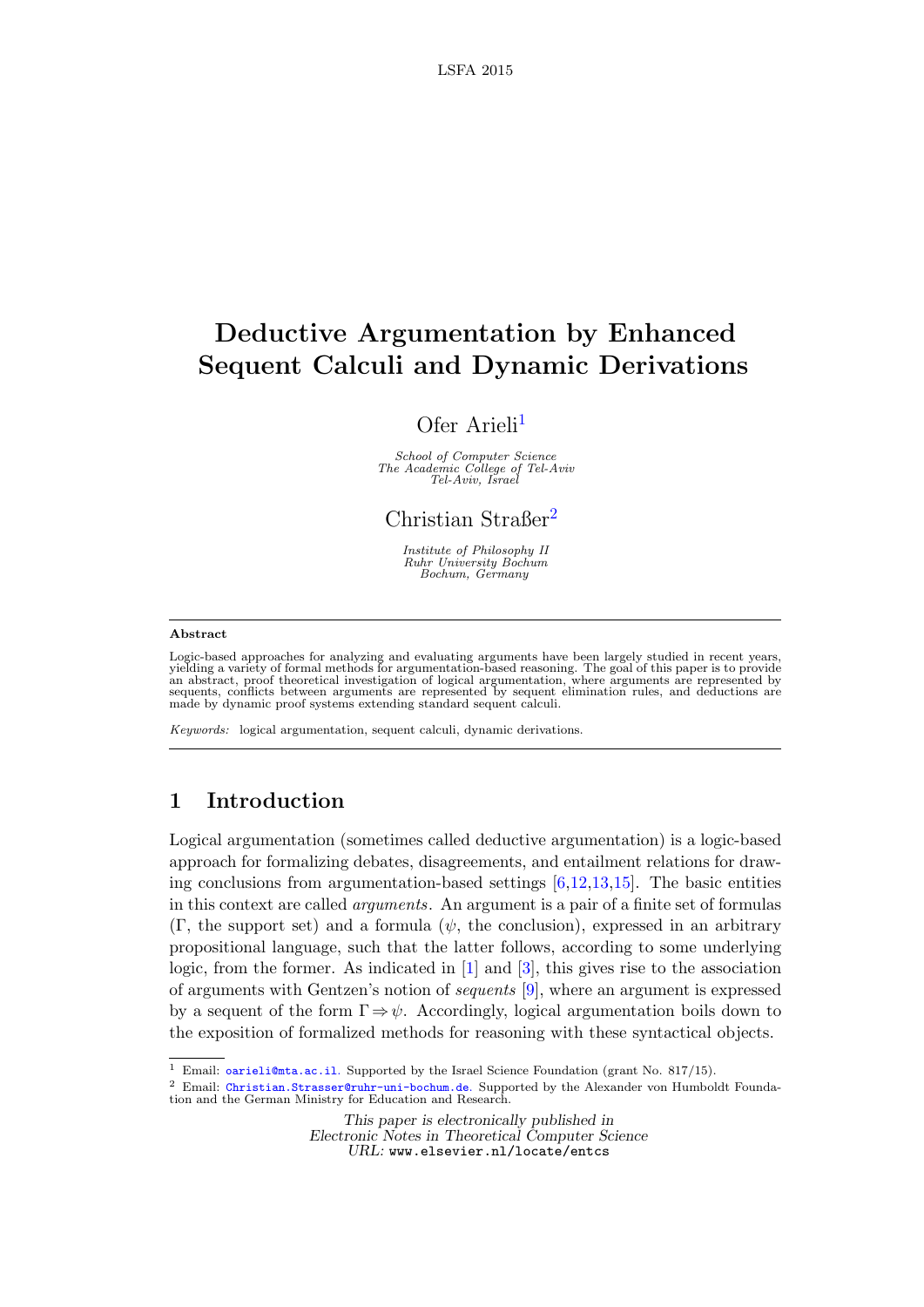A first step towards a proof theoretical investigation of sequent-based logical argumentation is done in [\[2\]](#page-13-7). In this paper we revise and extend that work (see also Note [4](#page-11-0) below). First, we recall some basic notions behind abstract argumentation in general and (sequent-based) logical argumentation in particular. Then we consider a generic method of drawing conclusions from a given set of sequent-based arguments, which is tolerant to different logics, languages, and attack relations among the arguments. This is achieved by introducing the notions of dynamic proofs, which are intended for explicating actual reasoning in an argumentation framework. Unlike 'standard' proof methods, the idea here is that an argument can be challenged by a counter-argument, and so a certain sequent may be considered as not derived at a certain stage of the proof, even if it were considered derived in an earlier stage of the proof. We show how despite of this non-monotonic nature of dynamic derivations, one may still draw solid conclusions, which are faithful to the intended semantics of the logical argumentation framework at hand.

### 2 Preliminaries

We start by reviewing the notion of sequent-based argumentation, as defined in [\[3\]](#page-13-5). First, we recall the more general notion of abstract argumentation frameworks.

### 2.1 Argumentation Frameworks and Their Semantics

Abstract argumentation frameworks are directed graphs, where the nodes represent (abstract) arguments and the arrows represent attacks between arguments, as defined next.

**Definition 2.1** An *(abstract)* argumentation framework [\[8\]](#page-13-8) is a pair  $AF =$  $\langle Args, Attack\rangle$ , where *Args* is an enumerable set of elements, called *arguments*, and Attack is a binary relation on Args, whose instances are called attacks.

Given an argumentation framework, a key issue in its understanding is to determine what combinations of arguments (called extensions) can collectively be accepted from it. For this we recall the notions of conflict-freeness and defense.

**Definition 2.2** Let  $\mathcal{AF} = \langle \text{Args}, \text{Attack} \rangle$  be an argumentation framework,  $A \in$ *Args* an argument, and  $\mathcal{E} \subseteq \text{Arg } s$  a set of arguments. We say that  $\mathcal{E}$  attacks an argument A if there is an argument  $B \in \mathcal{E}$  that attacks  $A$  (i.e.,  $(B, A) \in Attack$ ). The set of arguments that are attacked by  $\mathcal E$  is denoted  $\mathcal E^+$ . We say that  $\mathcal E$  defends A if  $\mathcal E$  attacks every argument that attacks A. We denote by  $\mathrm{Def}(\mathcal E)$  the set of all the elements that are defended by  $\mathcal E$ . The set  $\mathcal E$  is called *conflict-free* if it does not attack any of its elements (i.e.,  $\mathcal{E}^+ \cap \mathcal{E} = \emptyset$ ),  $\mathcal{E}$  is called *admissible* if it is conflict-free and defends all of its elements (i.e.,  $\mathcal{E} \subseteq \mathsf{Def}(\mathcal{E})$ ), and  $\mathcal{E}$  is *complete* if it is admissible and contains all the arguments that it defends  $(\mathcal{E} = \text{Def}(\mathcal{E}))$ .

The requirements defined above express basic properties that every plausible extension of a framework should have. Intuitively, a set of arguments is conflict-free if all of its elements 'can stand together' (since they do not attack each other), and admissibility guarantees that such elements 'can stand on their own', i.e., are able to respond to any attack by their own attack (see also [\[4](#page-13-9)[,5\]](#page-13-10)).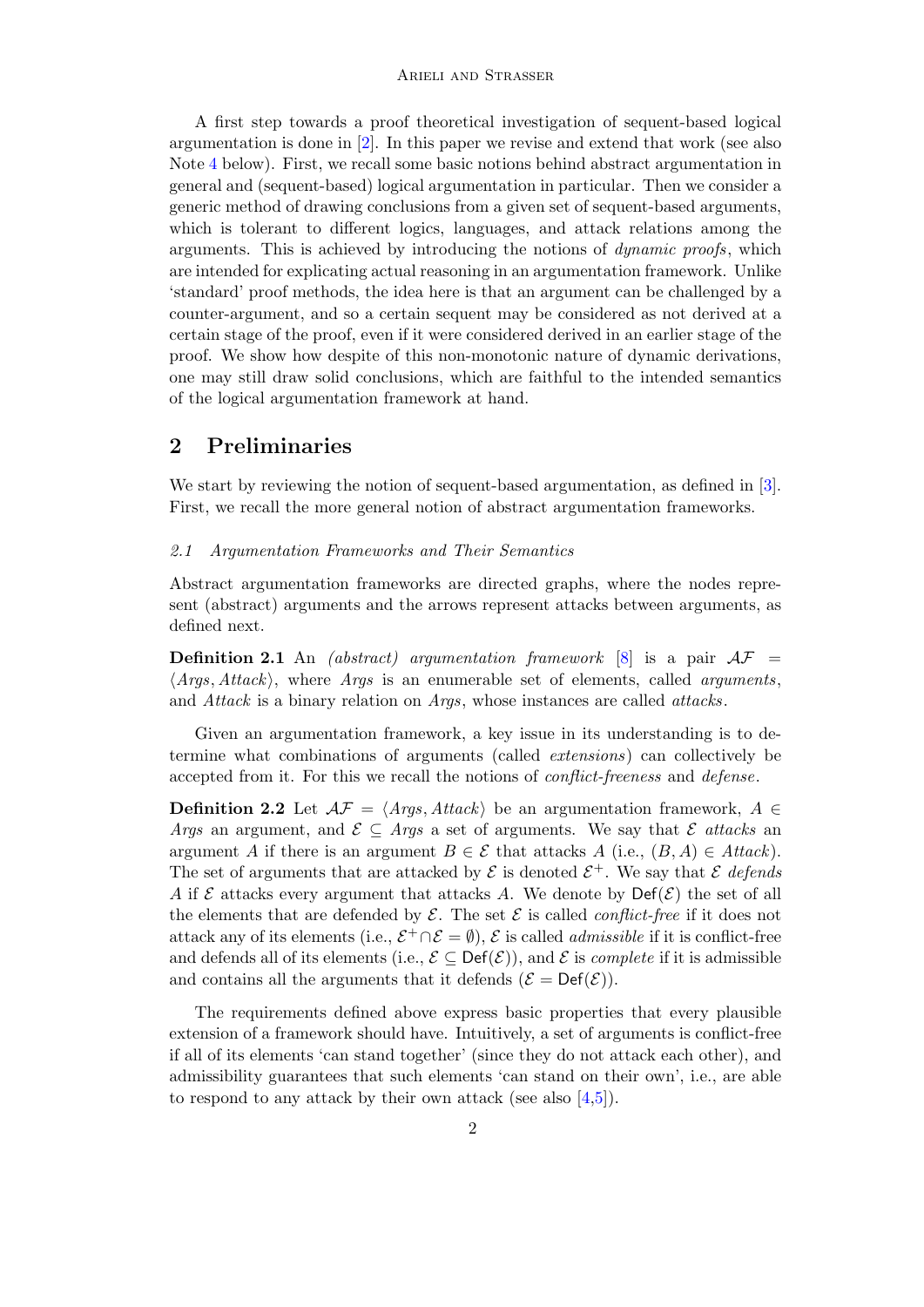Next, we recall some acceptability semantics for an argumentation framework.

**Definition 2.3** Let  $AF = \langle Args, Attack\rangle$  be an argumentation framework.

- The minimal complete subset of *Args* is the *grounded extension* of  $AF$ ,
- A maximal complete subset of *Args* is a preferred extension of  $AF$ ,
- A complete subset  $\mathcal E$  of Args that attacks every argument in Args  $\setminus \mathcal E$  is a stable extension of AF.

We denote by  $Cmpl(\mathcal{AF})$  (respectively,  $Grnd(\mathcal{AF})$ ,  $Prf(\mathcal{AF})$ ,  $Stbl(\mathcal{AF})$ ) the set of all the complete (respectively, all the grounded, preferred, stable) extensions of  $\mathcal{AF}$ .

Example 2.4 Consider the following argumentation framework:



Here  $\emptyset$ ,  $\{A\}$ ,  $\{B\}$  and  $\{B, D\}$  are admissible sets, and except of  $\{B\}$  all of them are also complete. The grounded extension is  $\emptyset$ , the preferred extensions are  $\{A\}$ and  $\{B, D\}$ , and the stable extension is  $\{B, D\}$ .

### 2.2 Sequent-Based Argumentation Frameworks

When it comes to specific applications of formal argumentation it is often useful to provide a specific account of the structure of arguments and the concrete nature of argumentative attacks. As indicated previously, here we follow the sequent-based approach introduced in [\[1,](#page-13-4)[3\]](#page-13-5) (see these papers for a justification of our choice).

In what follows, we shall denote by  $\mathcal L$  an arbitrary propositional language. Atomic formulas in  $\mathcal L$  are denoted by  $p, q, r$ , arbitrary sets of formulas in  $\mathcal L$  are denoted by S, T, and finite sets of formulas are denoted by  $\Gamma$ ,  $\Delta$ .

**Definition 2.5** A (propositional) logic for a language  $\mathcal{L}$  is a pair  $\mathcal{L} = \langle \mathcal{L}, \vdash \rangle$ , where  $\vdash$  is a (Tarskian) consequence relation for L, that is, a binary relation between sets of formulas and formulas in  $\mathcal{L}$ , satisfying the following conditions:

Reflexivity: if  $\psi \in \mathcal{S}$  then  $\mathcal{S} \vdash \psi$ .

Monotonicity: if  $S \vdash \psi$  and  $S \subseteq S'$ , then  $S' \vdash \psi$ .

Transitivity: if  $S \vdash \psi$  and  $S', \psi \vdash \phi$  then  $S, S' \vdash \phi$ .

In addition, we shall assume that  $\mathfrak L$  is *finitary*, that is: if  $\mathcal S \vdash \psi$  then there is a finite theory  $\Gamma \subseteq \mathcal{S}$  such that  $\Gamma \vdash \psi$ .<sup>[4](#page-2-1)</sup>

We shall assume that the language  $\mathcal L$  contains at least the following connectives:

• a  $\vdash$ -negation  $\neg$ , satisfying:  $p \not\vdash \neg p$  and  $\neg p \not\vdash p$  (for every atomic p), and

<span id="page-2-0"></span><sup>3</sup> Properties of these extensions can be found in [\[8\]](#page-13-8); Further extensions are considered, e.g., in [\[4](#page-13-9)[,5\]](#page-13-10).

<span id="page-2-1"></span><sup>4</sup> The last property is satisfied by every logic that has a decent proof system, and will be useful in what follows (see, e.g., Note [1\)](#page-3-0).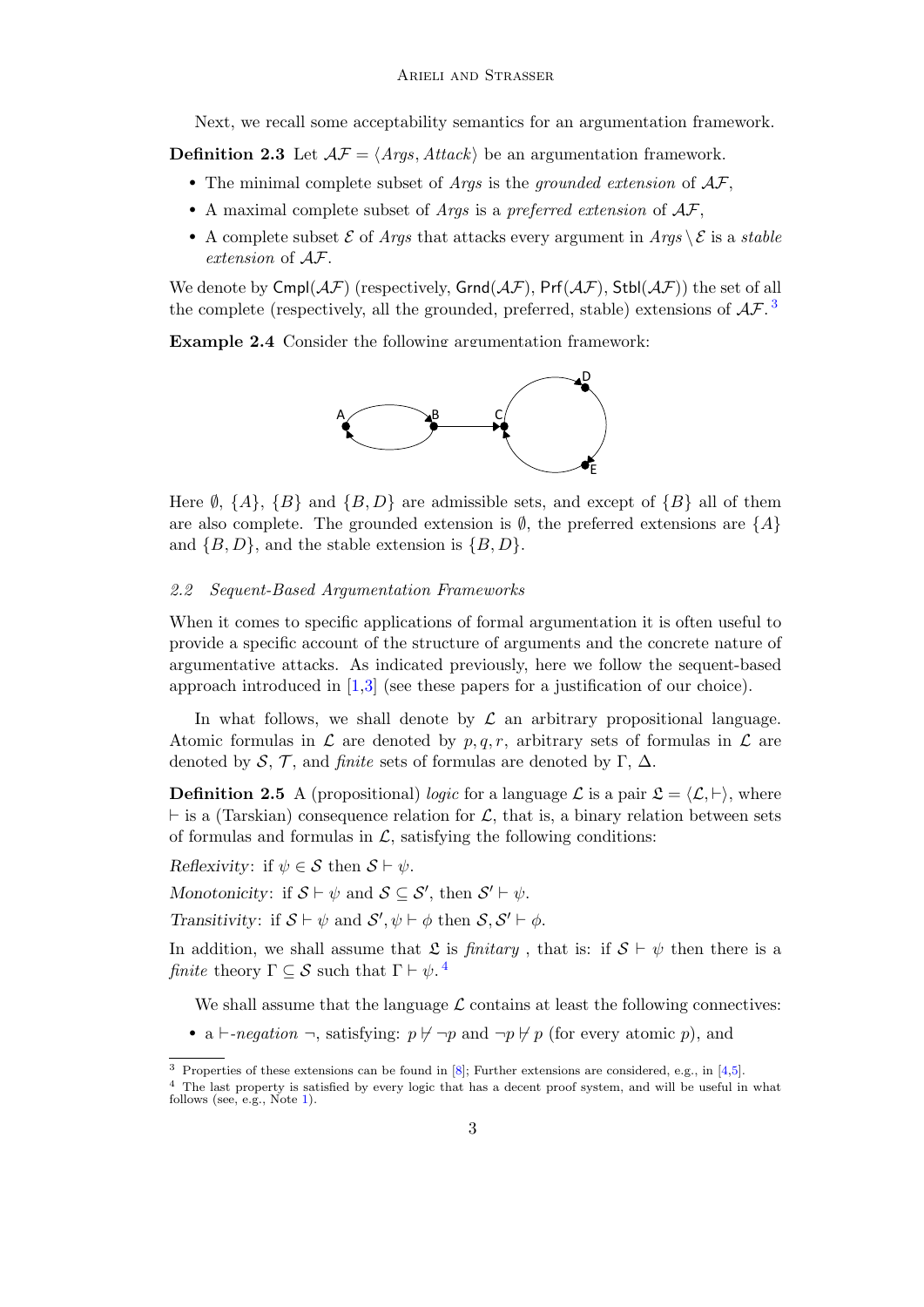• a  $\vdash$ -conjunction  $\land$ , satisfying:  $S \vdash \psi \land \phi$  iff  $S \vdash \psi$  and  $S \vdash \phi$ .

For a finite set  $\Gamma$  we denote by  $\Lambda \Gamma$  the conjunction of all the formulas in  $\Gamma$ .

### 2.2.1 Arguments As Sequents

There are several ways of defining the structure of an argument. The next definition is derived from the understanding that sequents are useful for representing logical arguments since they can be regarded as specific kinds of judgments (see  $[1,3]$  $[1,3]$  again).

**Definition 2.6** Let  $\mathcal{L} = \langle \mathcal{L}, \vdash \rangle$  be a propositional logic and S a set of L-formulas.

- An L-sequent (a sequent, for short) is an expression of the form  $\Gamma \Rightarrow \Delta$ , where  $\Gamma$  and  $\Delta$  are finite sets of  $\mathcal L$ -formulas, and  $\Rightarrow$  is a new symbol (not in  $\mathcal L$ ).
- An L-argument is an L-sequent of the form  $\Gamma \Rightarrow \psi$  where  $\Gamma \vdash \psi$ .
- An L-argument based on S is an L-argument  $\Gamma \Rightarrow \psi$ , where  $\Gamma \subseteq \mathcal{S}$ . The set of all the L-arguments that are based on S is denoted  $\text{Arg}_{\mathcal{L}}(\mathcal{S})$ .

<span id="page-3-0"></span>**Note 1** Clearly,  $\Gamma \Rightarrow \psi \in \text{Arg}_{\mathcal{L}}(\mathcal{S})$  for some (finite)  $\Gamma \subseteq \mathcal{S}$  iff  $\mathcal{S} \vdash \psi$ .

Proof systems that operate on sequents (and so on arguments) are called *sequent* calculi [\[9\]](#page-13-6). The sequent calculi considered here consist of inference rules of the form

<span id="page-3-2"></span>(1) 
$$
\frac{\Gamma_1 \Rightarrow \Delta_1 \dots \Gamma_n \Rightarrow \Delta_n}{\Gamma \Rightarrow \Delta}.
$$

In what follows we shall say that the sequents  $\Gamma_i \Rightarrow \Delta_i$   $(i = 1, \ldots, n)$  are the conditions (or the prerequisits) of the rule above, and that  $\Gamma \Rightarrow \Delta$  is its conclusion.<sup>[5](#page-3-1)</sup>

In the sequel we shall usually assume that the underlying logic has a sound and complete sequent calculus, that is, a sequent-based proof system  $\mathfrak{C}$ , such that  $\Gamma \vdash \psi$ iff the sequent  $\Gamma \Rightarrow \psi$  is provable in  $\mathfrak{C}$ .

Example 2.7 In this paper we shall usually use classical logic (CL) for our demonstrations. Gentzen's well-known sequent calculus  $LK$ , which is sound and complete for CL, is represented in Figure [1.](#page-4-0)

#### 2.2.2 Attacks as Elimination Rules

Different attack relations have been considered in the literature for logical argumentation frameworks (see, e.g.,  $[6,10,12]$  $[6,10,12]$  $[6,10,12]$ ). In our case, attacks allow for the elimination (or, the discharging) of sequents. We shall denote by  $\Gamma \neq \psi$  the elimination of the sequent  $\Gamma \Rightarrow \psi$ . Alternatively,  $\bar{s}$  denotes the elimination of s. Now, a sequent elimination rule (or attack rule) has a similar form as an inference rule, expect that its conclusion is a discharging of the last condition, i.e., it is a rule of the following form:

<span id="page-3-3"></span>(2) 
$$
\frac{\Gamma_1 \Rightarrow \Delta_1, \dots, \Gamma_n \Rightarrow \Delta_n}{\Gamma_n \neq \Delta_n}.
$$

The prerequisites of attack rules usually consist of three ingredients. We shall usually say that the first sequent in the rule's prerequisites is the "attacking" sequent, the last sequent in the rule's prerequisites is the "attacked" sequent, and the other

<span id="page-3-1"></span><sup>&</sup>lt;sup>5</sup> As usual, axioms are treated as inference rules without conditions, i.e., they are rules of the form  $\frac{}{\Gamma \Rightarrow \Delta}$ .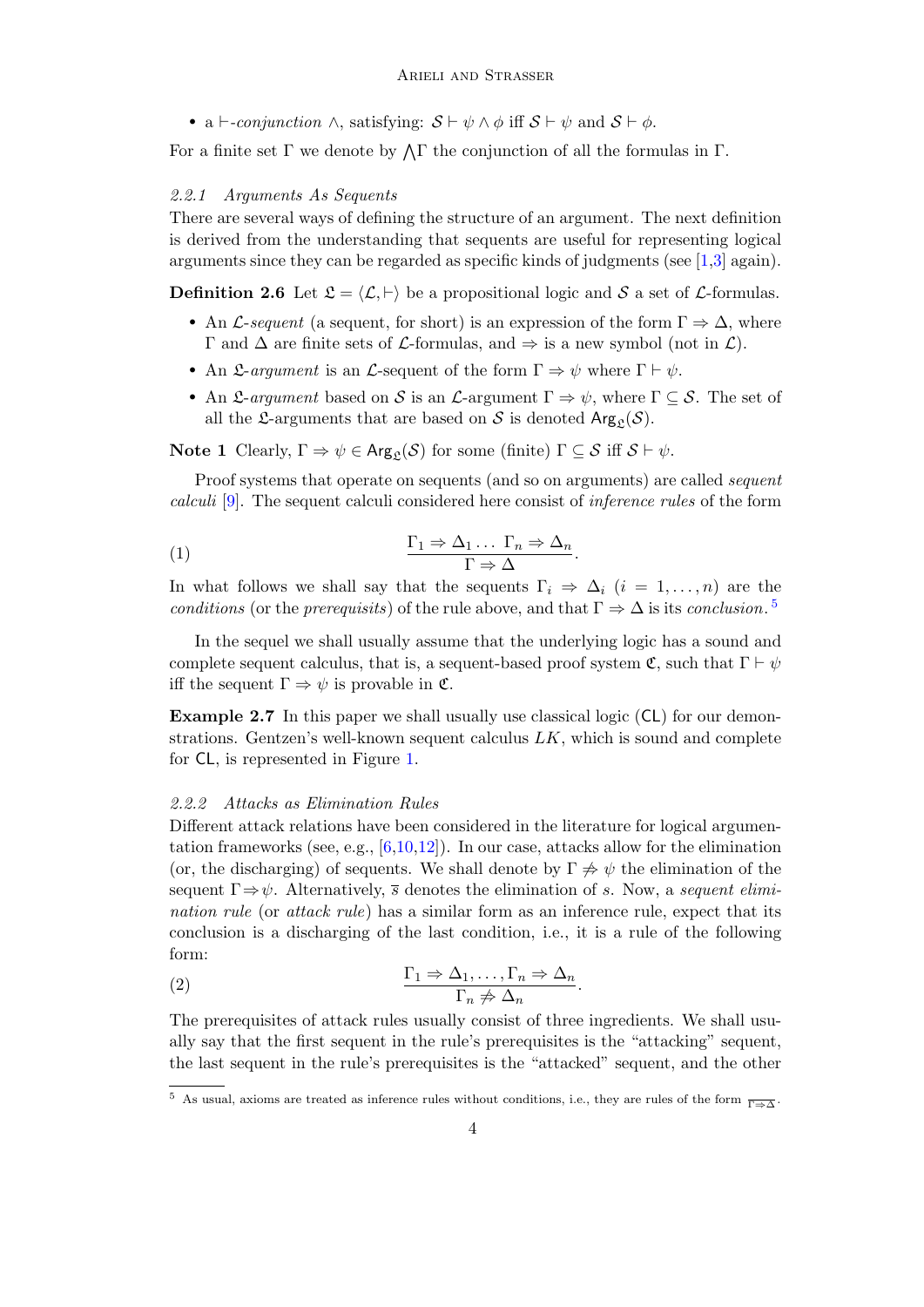| Axioms:                                                                                                                                                  | $\psi \Rightarrow \psi$                                                                                                                               |
|----------------------------------------------------------------------------------------------------------------------------------------------------------|-------------------------------------------------------------------------------------------------------------------------------------------------------|
| <b>Structural Rules:</b>                                                                                                                                 |                                                                                                                                                       |
|                                                                                                                                                          | Weakening: $\frac{\Gamma \Rightarrow \Delta}{\Gamma \Gamma' \Rightarrow \Delta \Delta'}$                                                              |
| Cut:                                                                                                                                                     | $\Gamma_1 \Rightarrow \Delta_1, \psi \quad \Gamma_2, \psi \Rightarrow \Delta_2$<br>$\Gamma_1, \Gamma_2 \Rightarrow \Delta_1, \Delta_2$                |
| Logical Rules:                                                                                                                                           |                                                                                                                                                       |
| $[\wedge \Rightarrow] \frac{1, \psi, \varphi \Rightarrow \Delta}{\Gamma \psi \wedge \varphi \Rightarrow \Delta}$                                         | $[\Rightarrow \wedge] \frac{\Gamma \Rightarrow \Delta, \psi \quad \Gamma \Rightarrow \Delta, \varphi}{\Gamma \Rightarrow \wedge \psi \wedge \varphi}$ |
| $[\vee \Rightarrow] \frac{\Gamma, \psi \Rightarrow \Delta}{\Gamma, \psi \vee \varphi \Rightarrow \Delta}$                                                | $[\Rightarrow \vee] \frac{\Gamma \Rightarrow \Delta, \psi, \varphi}{\Gamma \Rightarrow \Delta, \psi \vee \varphi}$                                    |
| $[\supset \Rightarrow] \frac{\Gamma \Rightarrow \psi, \Delta \quad \Gamma, \varphi \Rightarrow \Delta}{\Gamma, \psi \supset \varphi \Rightarrow \Delta}$ | $[\Rightarrow \supset] \frac{\Gamma, \psi \Rightarrow \varphi, \Delta}{\Gamma \Rightarrow \psi \supset \varphi, \Delta}$                              |
| $\left[\neg \Rightarrow\right] \xrightarrow[\Gamma \Rightarrow \phi]{} \xrightarrow[\Delta \Rightarrow \phi]{} \xrightarrow[\Delta \Rightarrow \phi]{}$  | $[\Rightarrow \neg] \frac{\Gamma, \psi \Rightarrow \Delta}{\Gamma \Rightarrow \Delta \neg \psi}$                                                      |
|                                                                                                                                                          |                                                                                                                                                       |

<span id="page-4-0"></span>Fig. 1. The proof system LK

prerequisites are the conditions for the attack. In this view, conclusions of sequent elimination rules are the eliminations of the attacked arguments.

Example 2.8 Figure [2](#page-5-0) lists some elimination rules in the context of logical argumentation systems (see also [\[3\]](#page-13-5)). Similar rules for deontic logics and normative reasoning can be found in [\[16\]](#page-13-12).

### 2.2.3 Argumentation Settings and the Induced Logical Frameworks

We now combine sequents and elimination rules for defining corresponding argumentation frameworks. For this, we need the following definition.

**Definition 2.9** An *argumentation setting* (a setting, for short) is a triple  $\mathfrak{S} =$  $\langle \mathfrak{L}, \mathfrak{C}, \mathfrak{A} \rangle$ , where  $\mathfrak{L} = \langle \mathcal{L}, \vdash \rangle$  is a propositional logic,  $\mathfrak{C}$  is a sound and complete sequent calculus for  $\mathfrak{L}$ , and  $\mathfrak{A}$  is a set of attack rules expressed in terms of  $\mathcal{L}$ -sequents.

**Definition 2.10** Let  $\mathfrak{S} = \langle \mathfrak{L}, \mathfrak{C}, \mathfrak{A} \rangle$  be a setting, S a set of formulas, and  $\theta$  and  $\mathcal{L}$ -substitution.

- An inference rule R of the form of [\(1\)](#page-3-2) above is  $\text{Arg}_{\mathfrak{L}}(\mathcal{S})$ -applicable (for  $\mathfrak{S}$ , with respect to  $\theta$ ), if for every  $1 \leq i \leq n$ ,  $\theta(\Gamma_i) \Rightarrow \theta(\Delta_i)$  is  $\mathfrak{C}$ -provable.
- An elimination rule R of the form of [\(2\)](#page-3-3) above is  $Arg_{\mathcal{L}}(\mathcal{S})$ -applicable (for  $\mathfrak{S}$ , with respect to  $\theta$ ), if  $\theta(\Gamma_1) \Rightarrow \theta(\Delta_1)$  and  $\theta(\Gamma_n) \Rightarrow \theta(\Delta_n)$  are in Arg<sub>c</sub>(S) and for each  $1 < i < n$ ,  $\theta(\Gamma_i) \Rightarrow \theta(\Delta_i)$  is  $\mathfrak{C}$ -provable.

In the second case above we shall say that  $\theta(\Gamma_1) \Rightarrow \theta(\Delta_1) \mathcal{R}\text{-} attacks \theta(\Gamma_n) \Rightarrow \theta(\Delta_n)$ . Note that the attacker and the attacked sequents must be elements of  $Arg_c(S)$ .

The induced argumentation framework is now defined as follows: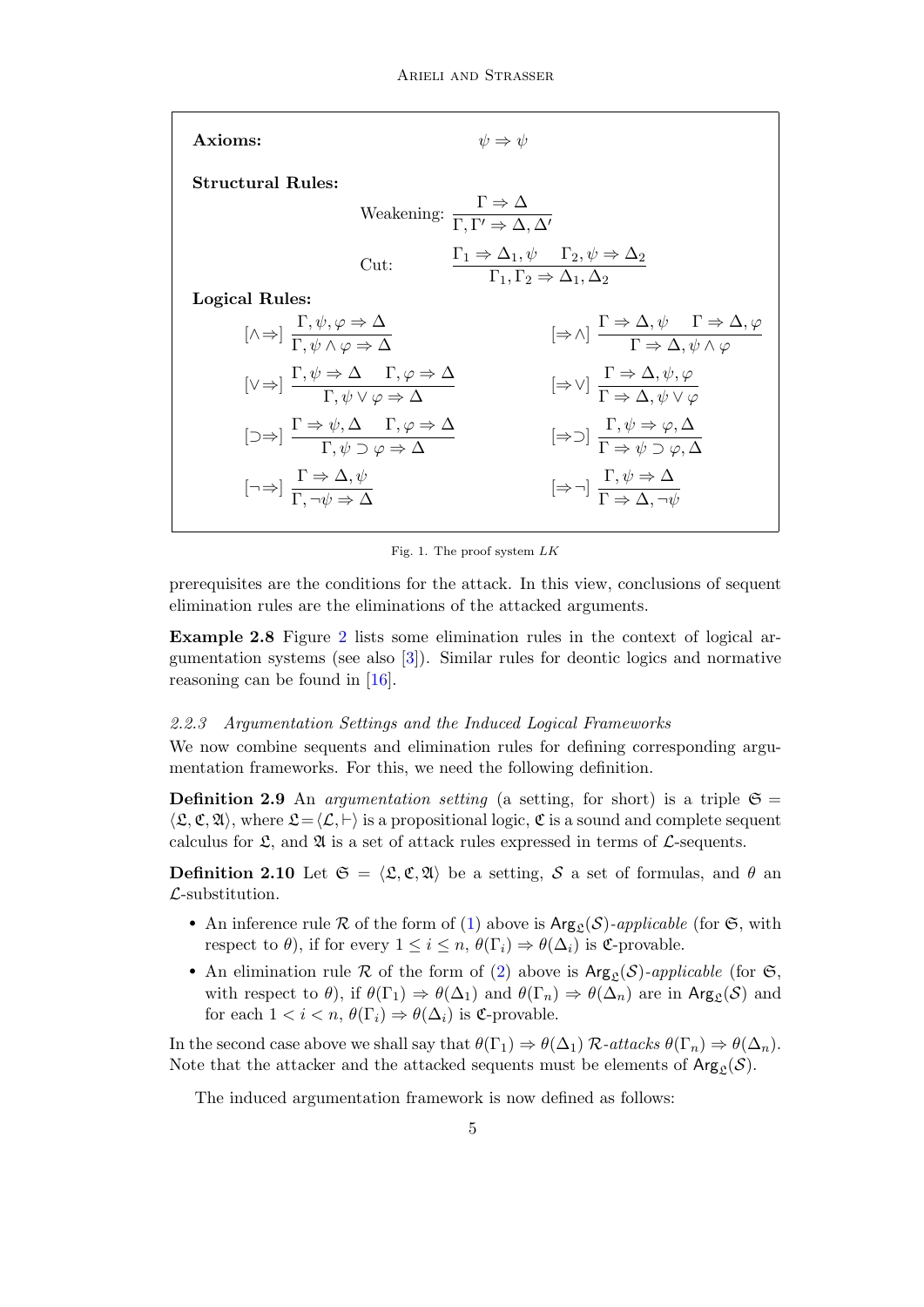| Defeat:                               | [Def]      | $\frac{\Gamma_1 \Rightarrow \psi_1 \quad \psi_1 \Rightarrow \neg \bigwedge \Gamma_2 \quad \Gamma_2 \Rightarrow \psi_2}{\Gamma_2 \not\Rightarrow \psi_2}$                                                                 |
|---------------------------------------|------------|--------------------------------------------------------------------------------------------------------------------------------------------------------------------------------------------------------------------------|
| Strong Defeat:                        | $[S-Def]$  | $\frac{\Gamma_1 \Rightarrow \neg \bigwedge \Gamma_2 \qquad \Gamma_2 \Rightarrow \psi_2}{\Gamma_2 \not\Rightarrow \psi_2}$                                                                                                |
| Direct Defeat:                        | $[D-Def]$  | $\frac{\Gamma_1 \Rightarrow \psi_1 \quad \psi_1 \Rightarrow \neg \phi \quad \Gamma_2, \phi \Rightarrow \psi_2}{\Gamma_2, \phi \not\Rightarrow \psi_2}$                                                                   |
| Indirect Defeat:                      | $[L-Def]$  | $\frac{\Gamma_1 \Rightarrow \psi_1 \quad \psi_1 \Rightarrow \neg \bigwedge \Gamma_2 \quad \Gamma_2, \Gamma'_2 \Rightarrow \psi_2}{\Gamma_2, \Gamma'_2 \not\Rightarrow \psi_2}$                                           |
| Strong Direct Defeat:                 | [SD-Def]   | $\frac{\Gamma_1 \Rightarrow \neg \phi \quad \Gamma_2, \phi \Rightarrow \psi_2}{\Gamma_2, \phi \Rightarrow \psi_2}$                                                                                                       |
| Strong Indirect Defeat:               | $[SI-Def]$ | $\frac{\Gamma_1 \Rightarrow \neg \bigwedge \Gamma_2 \qquad \Gamma_2, \Gamma'_2 \Rightarrow \psi_2}{\Gamma_2, \Gamma'_2 \not\Rightarrow \psi_2}$                                                                          |
| Undercut:                             | [Ucut]     | $\Gamma_1 \Rightarrow \psi_1 \quad \psi_1 \Rightarrow \neg \bigwedge \Gamma_2 \quad \neg \bigwedge \Gamma_2 \Rightarrow \psi_1 \quad \Gamma_2, \Gamma'_2 \Rightarrow \psi_2$<br>$\Gamma_2, \Gamma'_2 \Rightarrow \psi_2$ |
| Strong Undercut:                      | [S-Ucut]   | $\frac{\Gamma_1 \Rightarrow \neg \bigwedge \Gamma_2 \qquad \Gamma_2, \Gamma'_2 \Rightarrow \psi_2}{\Gamma_2, \Gamma'_2 \not\Rightarrow \psi_2}$                                                                          |
| Direct Undercut:                      | $[D-Ucut]$ | $\frac{\Gamma_1 \Rightarrow \psi_1 \quad \psi_1 \Rightarrow \neg \gamma_2 \quad \neg \gamma_2 \Rightarrow \psi_1 \quad \Gamma_2, \gamma_2 \Rightarrow \psi_2}{\Gamma_2, \gamma_2 \Rightarrow \psi_2}$                    |
| Strong Direct Undercut:               | [SD-Ucut]  | $\frac{\Gamma_1 \Rightarrow \neg \gamma_2 \quad \Gamma_2, \gamma_2 \Rightarrow \psi_2}{\Gamma_2, \gamma_2 \not\Rightarrow \psi_2}$                                                                                       |
| Canonical Undercut:                   | $[C-Ucut]$ | $\Gamma_1 \Rightarrow \psi_1 \quad \psi_1 \Rightarrow \neg \bigwedge \Gamma_2 \quad \neg \bigwedge \Gamma_2 \Rightarrow \psi_1 \quad \Gamma_2 \Rightarrow \psi_2$<br>$\Gamma_2 \Rightarrow \psi_2$                       |
| Rebuttal:                             | [Reb]      | $\Gamma_1 \Rightarrow \psi_1 \quad \psi_1 \Rightarrow \neg \psi_2 \quad \neg \psi_2 \Rightarrow \psi_1 \quad \Gamma_2 \Rightarrow \psi_2$<br>$\Gamma_2 \Rightarrow \psi_2$                                               |
| Strong Rebuttal:                      | $[S-Reb]$  | $\frac{\Gamma_1 \Rightarrow \neg \psi_2 \quad \Gamma_2 \Rightarrow \psi_2}{\Gamma_2 \not\Rightarrow \psi_2}$                                                                                                             |
| Defeating Rebuttal:                   | $[D-Reb]$  | $\frac{\Gamma_1 \Rightarrow \psi_1 \quad \psi_1 \Rightarrow \neg \psi_2 \quad \Gamma_2 \Rightarrow \psi_2}{\Gamma_2 \not\Rightarrow \psi_2}$                                                                             |
| Reductio Defeating Rebuttal: [RD-Reb] |            | $\Gamma_1 \Rightarrow \psi_1 \quad \psi_2 \Rightarrow \neg \psi_1 \quad \Gamma_2 \Rightarrow \psi_2$<br>$\Gamma_2 \Rightarrow \psi_2$                                                                                    |
| Indirect Rebuttal:                    | $[I-Reb]$  | $\Gamma_1 \Rightarrow \psi_1 \quad \psi_1 \Rightarrow \varphi \quad \psi_2 \Rightarrow \neg \varphi \quad \Gamma_2 \Rightarrow \psi_2$<br>$\Gamma_2 \not\Rightarrow \psi_2$                                              |

<span id="page-5-0"></span>Fig. 2. Sequent elimination rules

**Definition 2.11** Let  $\mathfrak{S} = \langle \mathfrak{L}, \mathfrak{C}, \mathfrak{A} \rangle$  be a setting and let S be a set of formulas. The sequent-based (logical) argumentation framework for  $S$  (induced by  $\mathfrak{S}$ ) is the argumentation framework  $\mathcal{AF}_{\mathfrak{S}}(\mathcal{S}) = \langle \mathsf{Arg}_{\mathfrak{L}}(\mathcal{S}), \mathit{Attack}\rangle$ , where  $(s_1, s_2) \in \mathit{Attack}$  iff there is an  $\mathcal{R} \in \mathfrak{A}$  such that  $s_1$  R-attacks  $s_2$ .

In what follows, somewhat abusing the notations, we shall sometimes identify Attack with  $\mathfrak{A}$ .

# 3 Dynamic Proofs

We now consider the notions of proofs (or derivations) for argumentation settings. In what follows we fix a given setting  $\mathfrak{S}=\langle \mathfrak{L}, \mathfrak{C}, \mathfrak{A} \rangle$  (so that the underlying logic, a Gentzen-type proof system for it, and the elimination rules are pre-determined).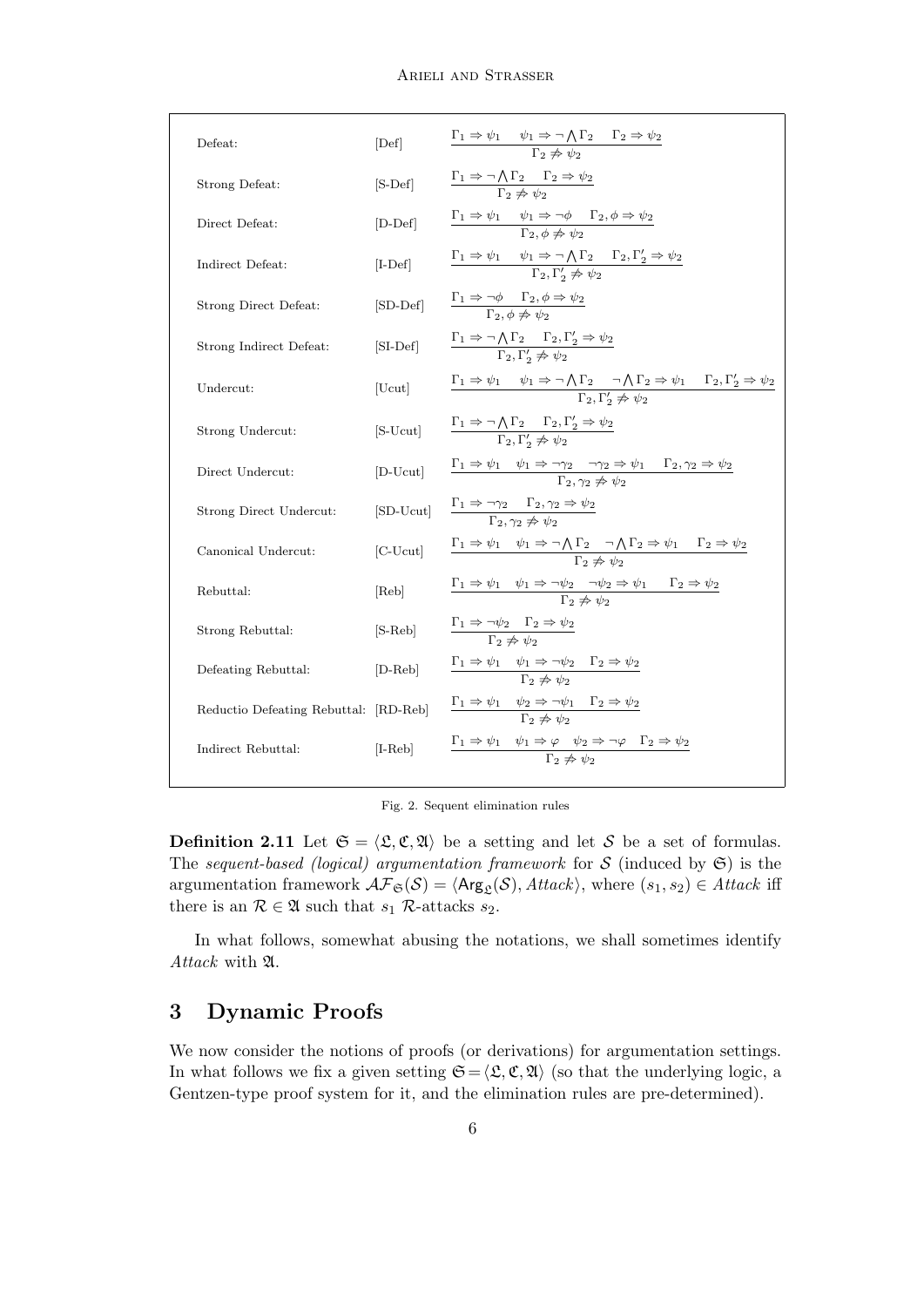**Definition 3.1** A (proof) tuple (also called *derivation steps* or proof steps) is a quadruple  $\langle i, s, J, A \rangle$ , where i (the tuple's index) is a natural number, s (the tuple's sequent) is either a sequent or an eliminated sequent, J (the tuple's justification) is a string, and A (the tuple's attacker) is an empty-set or a singleton of a sequent.  $6$ 

As in 'standard' Gentzen-type systems, proofs are sequences of tuples, obtained by applications of rules. In our case, the underlying rules may be either introductory or eliminating, that is, applications of elements in  $\mathfrak{C}$  or  $\mathfrak{A}$ , as defined next.

**Definition 3.2** Let  $\mathfrak{S} = \langle \mathfrak{L}, \mathfrak{C}, \mathfrak{A} \rangle$  be a setting and S a set of formulas in L. A simple (dynamic) derivation (with respect to  $\mathfrak{S}$  and  $\mathcal{S}$ ) is a finite sequence  $\mathcal{D} = \langle T_1, \ldots, T_m \rangle$ of proof tuples, where each  $T_i \in \mathcal{D}$  is of one of the following forms:

- $T_i = \langle i, \theta(\Gamma) \Rightarrow \theta(\Delta), J, \emptyset \rangle$ , where there is an inference rule  $\mathcal{R} \in \mathfrak{C}$  of the form of [\(1\)](#page-3-2) above that is  $Arg_{\rho}(\mathcal{S})$ -applicable for some *L*-substitution  $\theta$ , where for every  $1 \leq k \leq n$  there is a proof tuple  $\langle i_k, s_k, J_k, \emptyset \rangle$  in which  $i_k < i$  and  $s_k$  is the sequent  $\theta(\Gamma_k) \Rightarrow \theta(\Delta_k)$ . In this case,  $\mathsf{J} = \mathscr{R}; i_1, \ldots, i_n$ ". In what follows we shall call  $T_i$  an *introducing tuple*.
- $T_i = \langle i, \theta(\Gamma_n) \nRightarrow \theta(\Delta_n), J, \theta(\Gamma_1) \Rightarrow \theta(\Delta_1) \rangle$ , where there is an elimination rule  $\mathcal{R} \in \mathfrak{A}$  of the form of [\(2\)](#page-3-3) above that is  $\text{Arg}_{\mathfrak{L}}(\mathcal{S})$ -applicable for some  $\mathcal{L}$ substitution  $\theta$ ,<sup>[7](#page-6-1)</sup> and for every  $1 \leq k \leq n$  there is a proof tuple  $\langle i_k, s_k, J_k, \emptyset \rangle$ , in which  $i_k < i$  and  $s_k = \theta(\Gamma_k) \Rightarrow \theta(\Delta_k)$ . In this case,  $J = \mathcal{R}; i_1, \ldots, i_n$ ". In what follows we shall call  $T_i$  an *eliminating tuple*.

In the sequel we shall sometimes identify introducing tuples with their derived sequents and eliminating tuples with their attacking sequents.

Given a simple derivation  $\mathcal{D}$ , we shall denote by  $\mathsf{Top}(\mathcal{D})$  the tuple with the highest index in D and by Tail(D) the simple derivation D without  $Top(\mathcal{D})$ . Also, we shall denote by  $\mathcal{D}' = \mathcal{D} \oplus \langle T_1, \ldots, T_n \rangle$  the simple derivation whose prefix is D and whose suffix is  $\langle T_1, \ldots, T_n \rangle$  (Thus, for instance, when  $n = 1$  we have that  $T = \textsf{Top}(\mathcal{D} \oplus T)$  and  $\mathcal{D} = \textsf{Tail}(\mathcal{D} \oplus T)$ ). We call  $\mathcal{D}'$  the *extension* of  $\mathcal{D}$  by  $\langle T_1, \ldots, T_n \rangle$ .

To indicate that the validity of a derived sequent (in a simple derivation) is in question due to attacks on it, we need the following evaluation process.

**Definition 3.3** Given a simple derivation  $\mathcal{D}$ , the iterative top-down function Evaluate(D) (see Algorithm [1\)](#page-7-0) computes the following three sets:  $\text{Elim}(\mathcal{D})$  – the sequents that (at least once in  $\mathcal{D}$ ) are attacked by an attacker which is not already attacked, Attack( $\mathcal{D}$ ) – the sequents that attack a sequent in Elim( $\mathcal{D}$ ), and Accept( $\mathcal{D}$ ) – the derived sequents in  $\mathcal D$  that are not in  $\text{Elim}(\mathcal D)$ .

**Definition 3.4** A simple derivation  $D$  is *coherent*, if Attack $(D) \cap \text{Elim}(D) = \emptyset$ .

Next, we show the adequacy of Algorithm [1](#page-7-0) for a derivation  $\mathcal{D}$ , in terms of the argumentation framework induced by that derivation.

<span id="page-6-0"></span><sup>&</sup>lt;sup>6</sup> In what follows we shall sometimes omit the last component of a tuple in case that it is the empty-set, and omit the set signs (the parentheses) in case that it is a singleton.

<span id="page-6-1"></span><sup>&</sup>lt;sup>7</sup> Remember that this means, in particular, that the attacking sequent  $\theta(\Gamma_1) \Rightarrow \theta(\Delta_1)$  and the attacked sequent  $\theta(\Gamma_n) \Rightarrow \theta(\Delta_n)$  are both in  $\text{Arg}_{\mathcal{L}}(\mathcal{S})$ . This prevents situations in which, e.g.,  $\neg p \Rightarrow \neg p$  attacks  $p \Rightarrow p$ , although  $S = \{p\}.$ 

<span id="page-6-2"></span><sup>8</sup> That is, there is no sequent that eliminates another sequent, and later on is eliminated itself.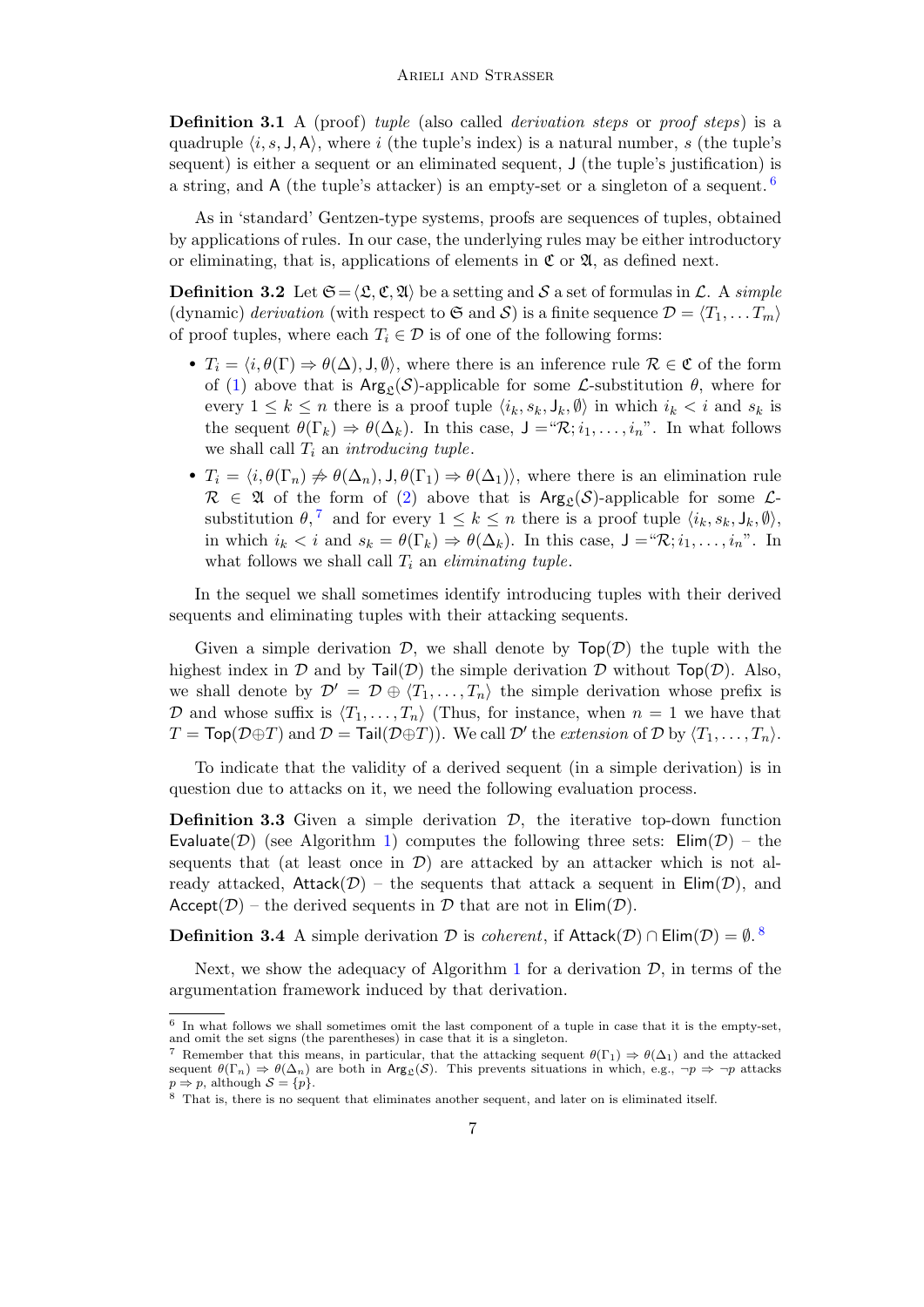function Evaluate( $\mathcal{D}$ ) /\*  $\mathcal{D}$  – a simple derivation \*/ Attack :=  $\emptyset$ ; Elim :=  $\emptyset$ ; Derived :=  $\emptyset$ ; while  $(D \text{ is not empty})$  do { if  $(Top(\mathcal{D}) = \langle i, s, J, \emptyset \rangle)$  then /\*  $Top(\mathcal{D})$  is an introducing tuple \*/ Derived := Derived  $\cup$  {s}; if  $(Top(\mathcal{D}) = \langle i, \overline{s}, J, r \rangle)$  then /\*  $Top(\mathcal{D})$  is an attacking tuple \*/ if (r ∉ Elim) then Elim := Elim ∪ {s} and Attack := Attack ∪ {r};  $\mathcal{D} := \text{Tail}(\mathcal{D})$ ; }  $Accept := Derived - Elim;$ return (Attack, Elim, Accept)

<span id="page-7-0"></span>Algorithm 1. Evaluation of a simple derivation

**Definition 3.5** Let  $D$  be a simple derivation. The *sequent-based argumentation* framework that is induced by D is the graph  $\mathcal{AF}(D) = \langle Derived(D), Attack(D)\rangle$ , where  $s \in Derived(\mathcal{D})$  if there is an introducing tuple  $\langle i, s, \mathsf{J}, \emptyset \rangle$  in  $\mathcal{D}$ , and  $(r, s) \in$ Attack(D) if there is an eliminating tuple  $\langle i, \overline{s}, J, r \rangle$  in D.

<span id="page-7-3"></span>**Proposition 3.6** For every simple derivation  $D$  the set  $Accent(D)$  is conflict-free in  $AF(D)$ . If D is coherent, Accept(D) is a stable extension of  $AF(D)$ . <sup>[10](#page-7-2)</sup>

Note 2 Interestingly, the following proposition also holds:

<span id="page-7-4"></span>**Proposition 3.7** Let  $D$  be a simple derivation. If  $\mathcal{E}$  is a stable extension of  $\mathcal{AF}(D)$ then there is a coherent simple derivation  $\mathcal{D}'$  such that  $\mathcal{AF}(\mathcal{D}') = \mathcal{AF}(\mathcal{D})$  and  $\mathcal{E} = \text{Accept}(\mathcal{D}').$ 

Together, Propositions [3.6](#page-7-3) and [3.7](#page-7-4) show a correspondence between accepted sets of coherent simple derivations and the stable models of sequent-based argumentation framework that are induced by those derivations.

Now we are ready to define derivations in a dynamic proof system.

<span id="page-7-5"></span>**Definition 3.8** Let  $\mathfrak{S} = \langle \mathfrak{L}, \mathfrak{C}, \mathfrak{A} \rangle$  be an argumentation setting and let S be a set of formulas in  $\mathcal{L}$ . A *(dynamic) derivation* (for  $\mathfrak{S}$ , based on  $\mathcal{S}$ ) is a simple derivation D of one of the following forms:

- a)  $\mathcal{D} = \langle T \rangle$ , where  $T = \langle 1, s, J, \emptyset \rangle$  is a proof tuple.
- b) D is an extension of a dynamic derivation by a sequence  $\langle T_1, \ldots, T_n \rangle$  of introducing tuples (of the form  $\langle i, s, J, \emptyset \rangle$ ), whose derived sequents (the s's) are not in  $\text{Elim}(\mathcal{D})$ .
- c) D is an extension of a dynamic derivation by a sequence  $\langle T_1, \ldots, T_n \rangle$  of eliminating tuples (of the form  $\langle i, \overline{s}, J, r \rangle$ ), such that:

<span id="page-7-1"></span><sup>&</sup>lt;sup>9</sup> Note that while  $Derived(D)$  is the same as the set Derived(D) produced by the function Evaluate(D) (Algorithm [1\)](#page-7-0),  $Attack(D)$  is not the same as the set  $Attack(D)$  produced by that function, since here just the existence of an eliminating tuple merits a directed edge from the attacker to the attacked sequent, no matter whether the attacker is counter-attacked.

<span id="page-7-2"></span><sup>10</sup> Due to lack of space proofs are omitted and will appear in an extended version of this paper.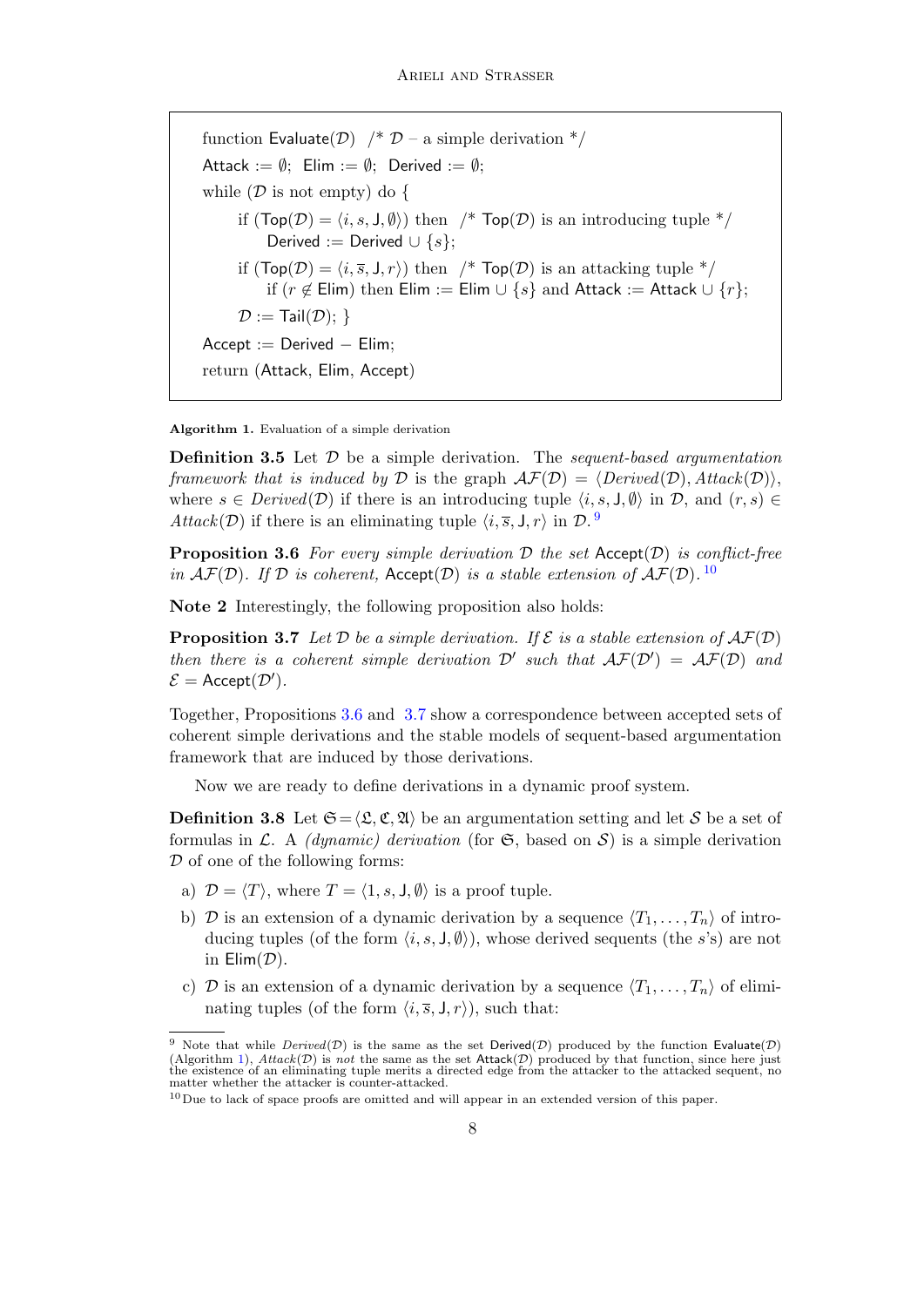- (i) D is coherent:  $\text{Attack}(\mathcal{D}) \cap \text{Elim}(\mathcal{D}) = \emptyset$ , and
- (ii) the new attacking sequents (the  $r$ 's) are not  $\mathfrak A$ -attacked by sequents in Accept( $\mathcal{D}$ ) ∩ Arg<sub>c</sub>( $\mathcal{S}$ ), where the attack is based on prerequisit conditions in  $\mathcal{D}.^{11}$  $\mathcal{D}.^{11}$  $\mathcal{D}.^{11}$

Intuitively, one may think of a dynamic derivation as a proof that progresses over derivation steps. At each step the current derivation is extended by a 'block' of introducing or eliminating tuples (satisfying certain validity conditions), and the status of the derived sequents is updated accordingly. In particular, derived sequents may be eliminated (i.e., marked as unreliable) in light of new proof tuples, but also the other way around is possible: an eliminated sequent may be 'restored' if its attacking tuple is counter-attacked by a new eliminating tuple. It follows that previously derived data may not be derived anymore (and vice-versa) until and unless new derived information revises the state of affairs (see the examples in Section [4\)](#page-8-1).

### Proposition 3.9 Every dynamic derivation is coherent.

The next definition, of the outcomes of a dynamic derivation, states that we can safely (or 'finally') derive a derived sequent only when we are sure that there is no scenario in which it will be eliminated in some extension of the derivation.

**Definition 3.10** Let  $\mathfrak{S} = \langle \mathfrak{L}, \mathfrak{C}, \mathfrak{A} \rangle$  be a setting and let S be a set of formulas in  $\mathcal{L}$ . A sequent s is finally derived (or safely derived) in a dynamic derivation  $\mathcal D$  (for  $\mathfrak S$ , based on S), if  $s \in \text{Accept}(\mathcal{D})$ , and  $\mathcal D$  cannot be extended to a dynamic derivation  $\mathcal{D}'$  (for  $\mathfrak{S}$ , based on S) such that  $s \in \text{Elim}(\mathcal{D}')$ .

Note 3 Unlike ordinary proofs (e.g., in standard sequent calculi), the amount of derived sequents does not grow monotonically in the size of the derivation. However, final derivability is monotonic in the length of dynamic derivations. Indeed,

<span id="page-8-4"></span>**Proposition 3.11** If s is finally derived in  $D$  then it is finally derived in any extension of D.

The induced entailment is now defined as follows:

<span id="page-8-3"></span>**Definition 3.12** Given an argumentation setting  $\mathfrak{S} = \langle \mathfrak{L}, \mathfrak{C}, \mathfrak{A} \rangle$  and a set S of formulas, we denote by  $S \vdash_{\mathfrak{S}} \psi$  that there is an S-based dynamic derivation for  $\mathfrak{S}$ , in which  $\Gamma \Rightarrow \psi$  is finally derived for some finite  $\Gamma \subseteq \mathcal{S}$ .

When the underlying argumentation setting is clear from the context we shall sometimes abbreviate  $\sim$ <sub>6</sub> by  $\sim$ .

### <span id="page-8-1"></span>4 Some Examples

We now give some examples of dynamic derivations. To simplify the reading, in the examples below we shall sometimes use abbreviations or omit some details, e.g. the tuple signs in proof steps.

<span id="page-8-2"></span><span id="page-8-0"></span> $11$  Conditions (i) and (ii) assure that these are sound attacks: by coherence neither of the attacking sequents of the additional elimination tuples is in  $\text{Elim}(\mathcal{D})$ , and by Condition (ii) they are not attacked by an accepted S-based sequent. As we show below (see Footnote  $16$ ), these two conditions are not dependent.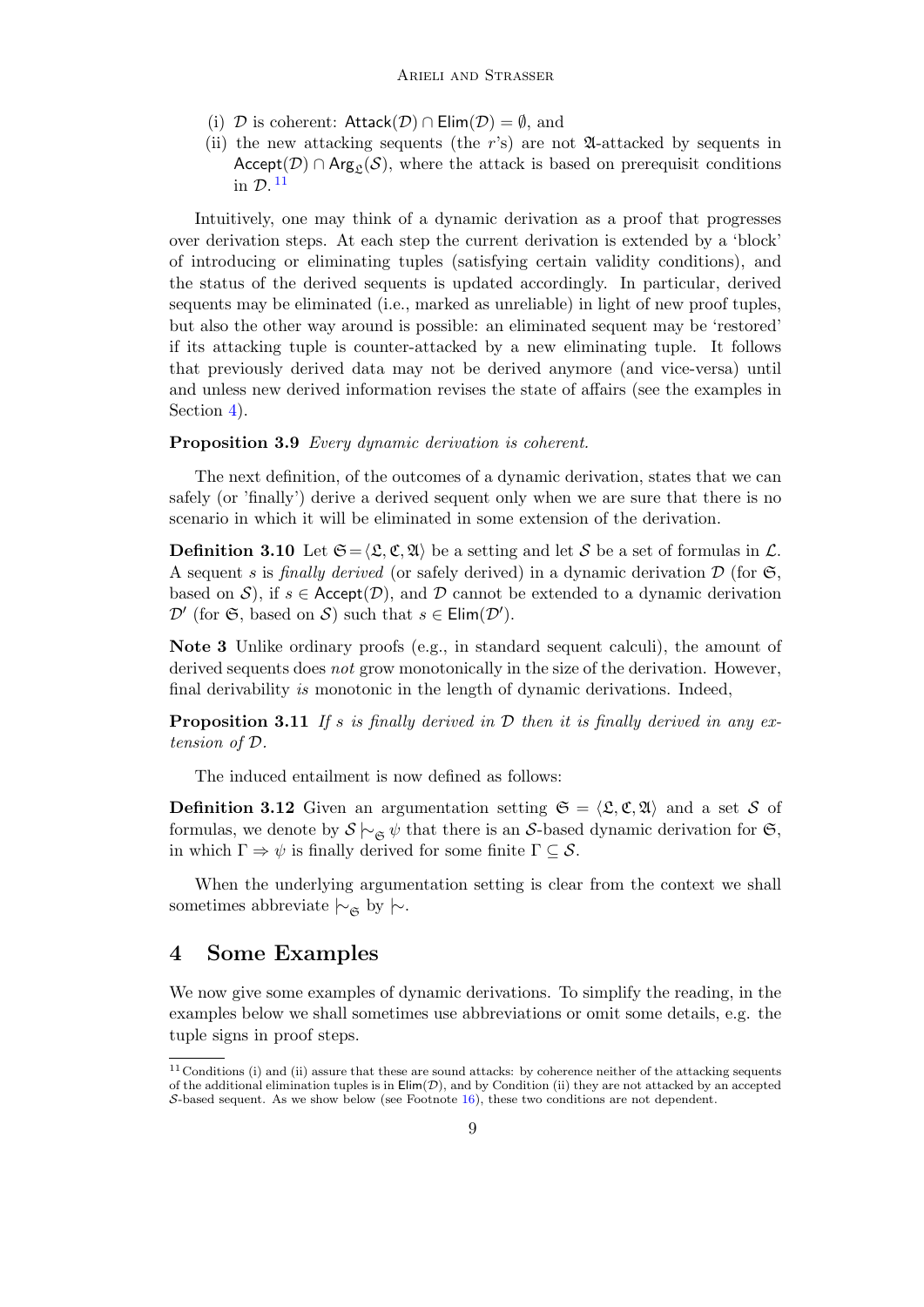**Example 4.1** Consider the argumentation setting  $\mathfrak{S} = \langle CL, LK, \text{Ucut} \rangle$ , based on classical logic  $CL$ , its sequent calculus  $LK$  (Figure [1\)](#page-4-0), and the attack rule Undercut (Figure [2\)](#page-5-0). Below is a dynamic derivation for  $\mathfrak{S}$ , based on  $\mathcal{S}_1 = \{p, \neg p, q\}$ :

| 1. $p \Rightarrow p$                                 | Axiom                   |
|------------------------------------------------------|-------------------------|
| 2. $\Rightarrow p, \neg p$                           | $[\Rightarrow \neg], 1$ |
| 3. $\Rightarrow p \lor \neg p$                       | $[\Rightarrow \vee], 2$ |
| 4. $p \lor \neg p \Rightarrow \neg (p \land \neg p)$ |                         |
| 5. $\neg(p \land \neg p) \Rightarrow p \lor \neg p$  |                         |
| 6. $q \Rightarrow q$                                 | Axiom                   |
|                                                      |                         |

Note that  $q \Rightarrow q$  is finally derived here. Indeed, the only sequents in Arg<sub>Cl</sub>(S<sub>1</sub>) that can potentially attack  $q \Rightarrow q$  are of the form  $p, \neg p \Rightarrow \psi$  or  $p, \neg p, q \Rightarrow \psi$ , where  $\psi$  is logically equivalent to  $\neg q$ , however those sequents are counter attacked by  $\Rightarrow p \vee \neg p$  (which is derived in Tuple 3), using the justifications in Tuples 4 and 5.<sup>[12](#page-9-0)</sup> Thus, the above derivation cannot be extended to a derivation in which  $q \Rightarrow q$  is eliminated, and so  $S_1 \sim q$ .

The situation is completely different as far as  $p \Rightarrow p$  is concerned. This is due to the fact that the above derivation can be extended by the following tuples, yielding an elimination of  $p \Rightarrow p$ :

7.  $\neg p \Rightarrow \neg p$  Axiom 8.  $p \neq p$  Ucut, 7, 7, 7, 1  $\neg p \Rightarrow \neg p$ 

In turn, this derivation can be further extended, to get an attack on  $\neg p \Rightarrow \neg p$ :

9.  $p \Rightarrow \neg \neg p$  ... 10.  $\neg\neg p \Rightarrow p$  ... 11.  $\neg p \nRightarrow \neg p$  Ucut, 1, 9, 10, 7  $p \Rightarrow p$ 

In the last derivation  $p \Rightarrow p$  is not eliminated anymore. Nevertheless,  $p \Rightarrow p$  can be re-attacked by the sequent  $\neg p \Rightarrow \neg p$ , <sup>[13](#page-9-1)</sup> thus reintroducing  $p \not\Rightarrow p$ , and so forth. As a consequence, neither of these sequents is finally derived. In an analogous way any dynamic derivation based on  $S_1$  can always be extended in such a way that all the sequents in  $Arg_{\mathcal{L}}(\mathcal{S}_1)$  whose conclusion is p (respectively,  $\neg p$ ) are eliminated, and so  $S_1 \not\sim p$  (respectively,  $S_1 \not\sim \neg p$ ).

This state of affairs is intuitively justified by the fact that while  $q$  is not related to the inconsistency in  $S_1$  and so it may safely follow from  $S_1$ , the information in  $S_1$  about p is contradictory, and so neither p nor  $\neg p$  may be safely inferred from  $S_1$ .

Example 4.2 Let us consider the following variation of the previous example. The underlying setting is the same as before:  $\mathfrak{S}=\langle\mathsf{CL}, LK, \mathsf{Ucut}\rangle$ , but now we take the conjunction of p and q:  $S'_1 = \{p \land q, \neg p\}$ . Again, although both of  $p \land q \Rightarrow p$  and  $\neg p \Rightarrow \neg p$  are LK-derivable, neither p nor  $\neg p$  follows according to G from  $S'_1$ , because, e.g., the first sequent Ucut-attacks the other sequent and is Ucut-attacked by the

<span id="page-9-0"></span><sup>&</sup>lt;sup>12</sup>In is important to note that Ucut-attackers of  $q \Rightarrow q$  like  $p, \neg p, q \Rightarrow \neg q$  may still be derived in an extension<br>of  $D$ , however, they cannot be used for eliminating  $q \Rightarrow q$ . Any attempt to introduce an eliminating tuple

<span id="page-9-1"></span><sup>&</sup>lt;sup>13</sup>Alternatively,  $p \Rightarrow p$  can be re-attacked by any sequent of the form  $\neg p \Rightarrow \psi$ , where  $\psi$  is equivalent to  $\neg p$ (for instance,  $\psi = \neg^i p$ , where  $\neg^n p$  denotes p preceded by n negations and i is some odd number).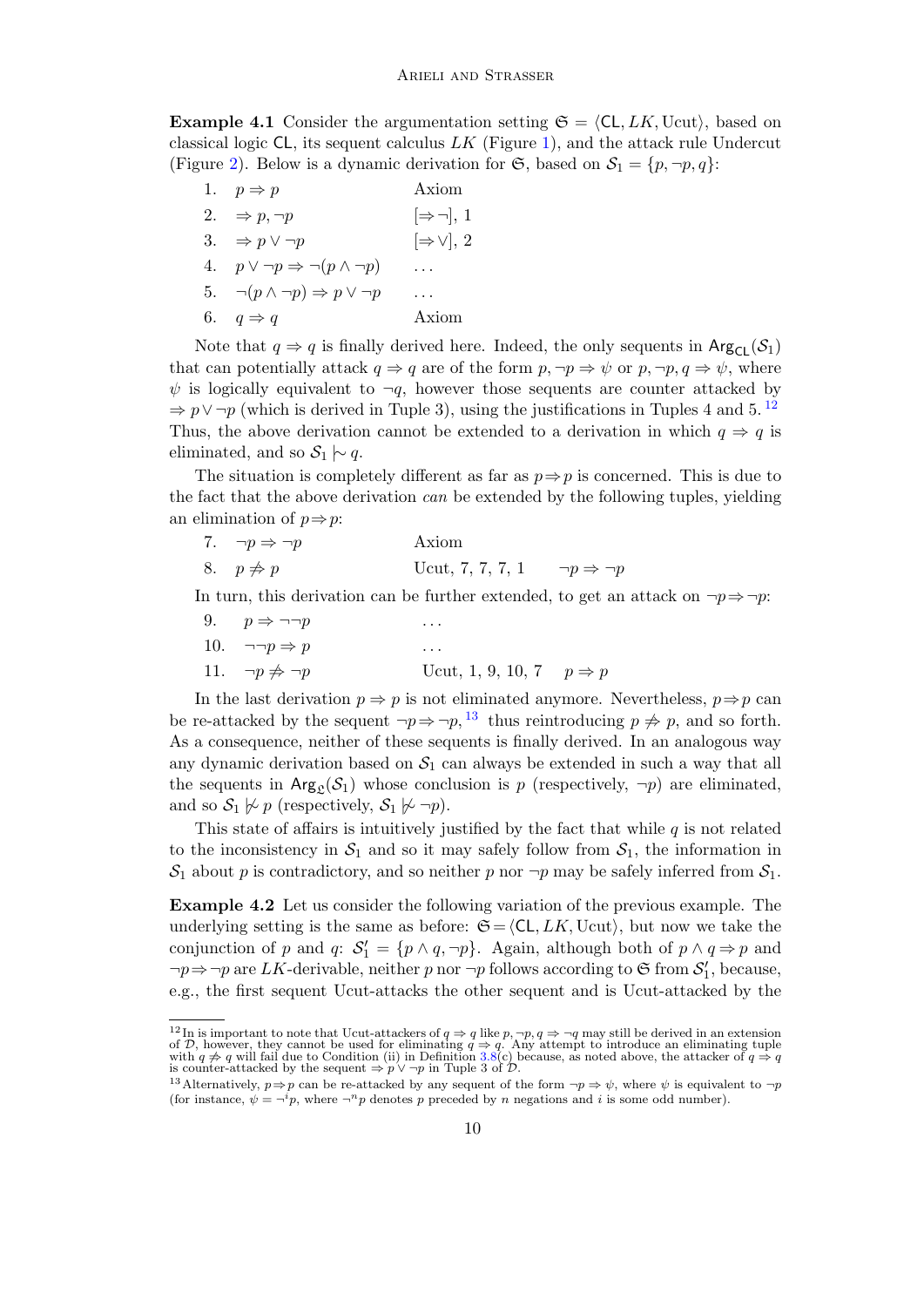sequent  $\neg p \Rightarrow \neg (p \land q)$  (the details are quite similar to those in Example [4.1\)](#page-8-2). This time, however, q is not G-derivable from  $S'_1$ , because both the sequents  $p \wedge q \Rightarrow q$ and  $\neg p, p \land q \Rightarrow q$  are also Ucut-attacked by the LK-derivable sequent  $\neg p \Rightarrow \neg (p \land q)$ and cannot be permanently defended by sequents in  $\text{Arg}_{\text{CL}}(\mathcal{S}'_1)$ . <sup>[14](#page-10-1)</sup>

This example shows in particular that  $\vdash_{\mathfrak{S}}$  is sensitive to the syntactic form of the premises: although  $S_1$  and  $S'_1$  are CL-equivalent, their G-conclusions are not the same. In our case this may be intuitively justified by the fact that in  $\mathcal{S}'_1$ , unlike in  $S_1$ , q is not neutral with respect to the inconsistency of the set of premises and it is 'linked' to  $p$  by the conjunction (as is also reflected by the above Ucut-attack on  $p \wedge q$ ). Indeed, syntax sensitivity is not unusual in non-monotonic reasoning and this what one expects when, e.g., maximally consistent subsets of premises are taken into account (see [\[14\]](#page-13-13)).  $^{15}$  $^{15}$  $^{15}$ 

<span id="page-10-3"></span>**Example 4.3** Consider a logic with a negation  $\neg$  (i.e.,  $p \nvdash \neg p$  and $\neg p \not\models p$ ), which doesn't respect double-negation introduction (i.e.,  $p \not\vdash \neg\neg p$ ), and suppose that Direct Defeat (D-Def; See Figure [2\)](#page-5-0) is the only attack rule. Let  $S_2 = \{p, \neg p, \neg \neg \neg p, \neg \neg \neg \neg p\}.$  We write  $s_i$   $(i \in \mathbb{N})$  for the sequent  $\neg^i p \Rightarrow \neg^i p$ (where  $\neg^{0}p = p$ ). Note that by reflexivity  $s_i$  is provable in any complete calculus for the base logic. Now, consider the following sequence  $D$  of proof tuples:

| S0 | Axiom |
|----|-------|
|    |       |

- 2.  $s_1$  Axiom
- 3.  $s_2$  Axiom
- 4.  $\overline{s_1}$  D-Def, 3, 3, 2  $s_2$
- $5. s_3$  Axiom
- 6.  $\overline{s_0}$  D-Def, 2, 2, 1  $s_1$
- 7.  $\overline{s_2}$  D-Def, 5, 5, 3  $s_3$
- 8. s<sup>4</sup> Axiom

It is easy to verify that  $\mathcal D$  is a valid derivation. Extending it only with the tuple

9.  $\overline{s_3}$  D-Def, 8, 8, 5  $s_4$ 

yields a simple derivation  $\mathcal{D}'$ , in which the attacker  $(s_4)$  is not counter-attacked by an accepted sequent, yet  $\mathcal{D}'$  is not coherent since  $s_1 \in$  Attack $(\mathcal{D}') \cap$  Elim $(\mathcal{D}')$ . <sup>[16](#page-10-0)</sup> Note, however, that  $D$  may be extended to a coherent derivation containing Tuple 9, provided that the latter is introduced together with the following eliminating tuple:

10.  $\overline{s_1}$  D-Def, 3, 3, 2  $s_2$ 

Indeed, the extension of D with the sequence  $\langle T_9, T_{10} \rangle$  is a valid derivation. This demonstrates the need in Definition [3.8](#page-7-5) to introduce more than one elimination tuple at a time.

<span id="page-10-1"></span><sup>&</sup>lt;sup>14</sup>Note that the  $Arg_{CL}(S'_1)$ -sequent  $p \wedge q \Rightarrow p$  does not prevent the Ucut-attack on  $p \wedge q \Rightarrow q$  by the  $Arg_{CL}(S'_1)$ -sequent  $\neg p \Rightarrow \neg (p \land q)$ , because the latter attacks both of them. This situation is different from the one in Example [4.1,](#page-8-2) where  $\Rightarrow p \lor \neg p$  'blocks' any potential Ucut-attack on  $q \Rightarrow q$ , since in Example [4.1](#page-8-2)  $\Rightarrow p \lor \neg p$  couldn't be counter Ucut-attacked.

<span id="page-10-2"></span><span id="page-10-0"></span><sup>&</sup>lt;sup>15</sup> Syntax dependency ceases to hold when  $S_1$  (or  $S'_1$ ) is consistent. This follows from Proposition [5.2](#page-11-1) below. <sup>16</sup> This shows, in particular, that the two conditions in Definition  $3.8(c)$  $3.8(c)$  are not dependent.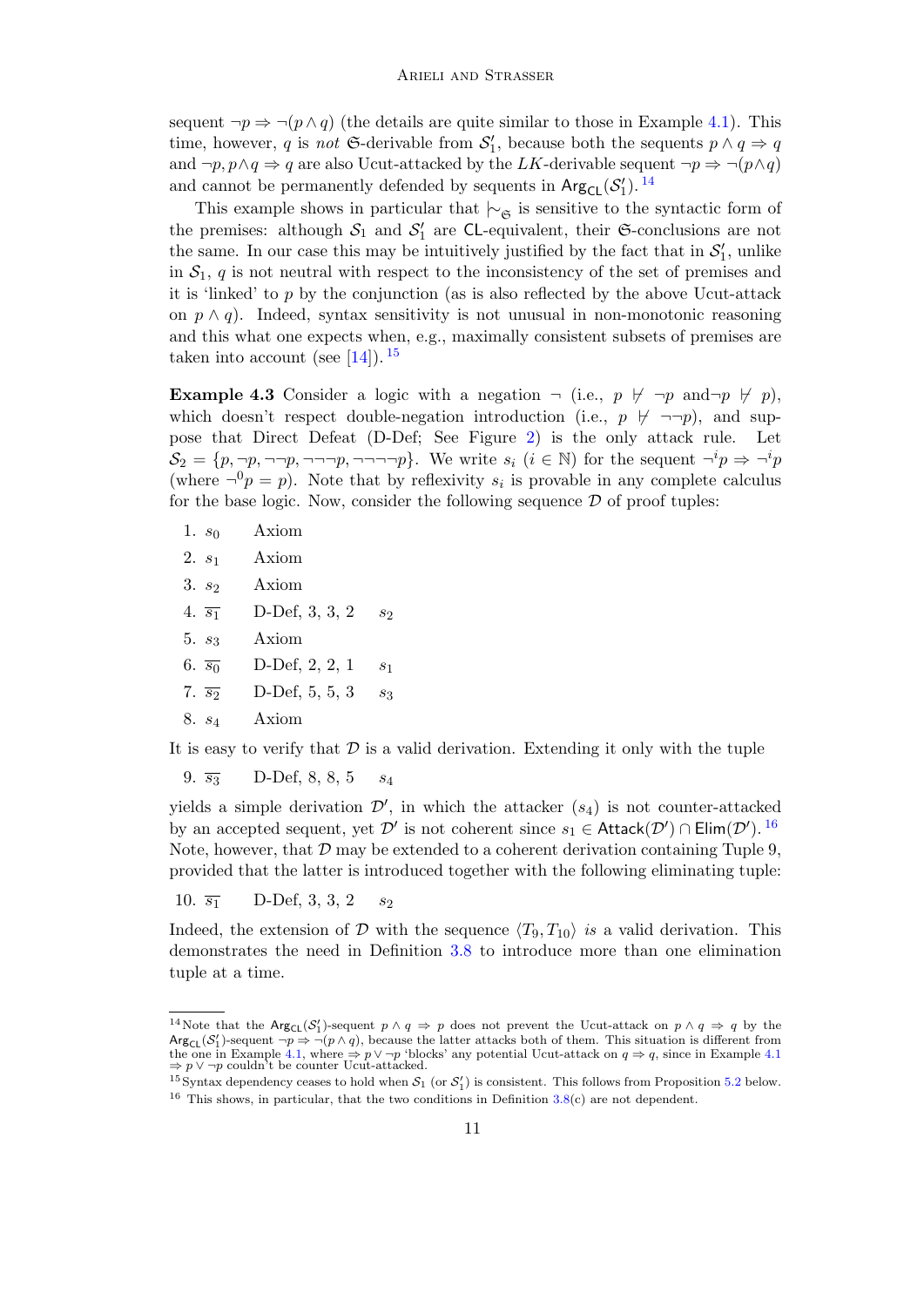Let us now check what can be finally derived from  $S_2$ . First, the sequent  $s_4$  is attacked according to D-Def only by sequents whose right-hand side is  $\neg^5 p$ , but since double-negation introduction does not hold, such sequents cannot be in  $Arg_{\mathcal{L}}(\mathcal{S}_2)$ . It follows that  $s_4$  is finally derived by the above derivation, and so  $S_2 \sim \neg^4 p$ . Also,  $s_3$ cannot be finally derived since any derivation in which it is derived can be extended by a tuple of the form  $\langle i, \overline{s_3}, D\text{-Def}, s_4 \rangle$ , which causes the elimination of  $s_3$ . Thus  $\mathcal{S}_2 \not\triangleright \neg^3 p$ . In turn, since the attacker  $(s_3)$  of  $s_2$  is eliminated and cannot be recovered, s<sub>2</sub> is finally derived, thus  $S_2 \sim \neg \neg p$ . Similar considerations show that in this case  $\mathcal{S}_2 \not\sim \neg p$  and that  $\mathcal{S}_2 \mid\sim p$ .

<span id="page-11-0"></span>Note 4 The last example emphasizes the basic difference between the derivation process introduced here and the one considered in [\[2\]](#page-13-7). While the process in [\[2\]](#page-13-7) allows to reintroduce sequents irrespective of whether they are attacked, here the way sequents can be introduced in a proof is restricted and it depends on the already introduced elimination sequents. Thus, e.g., while according to the approach in [\[2\]](#page-13-7) the sequent  $\neg p \Rightarrow \neg p$  may be reintroduced in an extension of the dynamic derivation of Example [4.3,](#page-10-3) this is not possible according to the present formalism. Hence, according to [\[2\]](#page-13-7) only  $s_4$  is finally derivable in Example [4.3,](#page-10-3) while in our case both  $s_2$ and  $s_0$  are also finally derivable, although they are attacked. This allows for a better 'diffusion of attacks' and it is in line with standard extensions of the corresponding argumentation frameworks (see [\[8\]](#page-13-8)): although  $s_2$  is attacked by  $s_3$ , that attack is counter-attacked by  $s_4$ , and so  $s_2$  is 'defended' or 'reinstated' by  $s_4$  (see also Proposition [3.6\)](#page-7-3).

# 5 Some Properties of |∼

In this section we consider some properties of the entailment relations that are induced by dynamic proof systems according to Definition [3.12.](#page-8-3)

*Relations between*  $\sim$  and  $\vdash$ 

We start with some results concerning the relations between the base consequence relation and the entailments induced by the corresponding argumentation setting. In these propositions we refer to an entailment  $\sim$  that is induced by an argumentation setting  $\mathfrak{S} = \langle \mathfrak{L}, \mathfrak{C}, \mathfrak{A} \rangle$  with a base logic  $\mathfrak{L} = \langle \mathcal{L}, \vdash \rangle$ .

<span id="page-11-3"></span>(i) Tarskian consequence relations may be viewed as particular  $\mathfrak{S}\text{-entailments:}$ 

**Proposition 5.1** If  $\mathfrak{A} = \emptyset$  then  $\sim$  and  $\vdash$  coincide.

<span id="page-11-1"></span>(ii) Another case where  $\sim$  and  $\vdash$  correlate is the following:

**Proposition 5.2** If S is conflict-free with respect to  $\mathfrak{S}$  (that is, there are no  $\mathfrak{A}\text{-} attacks between the elements in \,\text{Arg}_{\mathfrak{C}}(\mathcal{S})) \,\text{ then }\mathcal{S} \succ \psi \,\text{ iff } \mathcal{S} \vdash \psi.$ 

<span id="page-11-2"></span>(iii) In general,  $\sim$  is weaker than  $\vdash$ .

Proposition 5.3 If  $S \sim \psi$  then  $S \vdash \psi$ .

(iv) The converse of Proposition [5.3](#page-11-2) holds for  $\vdash$ -theorems and theorem-preserving rules.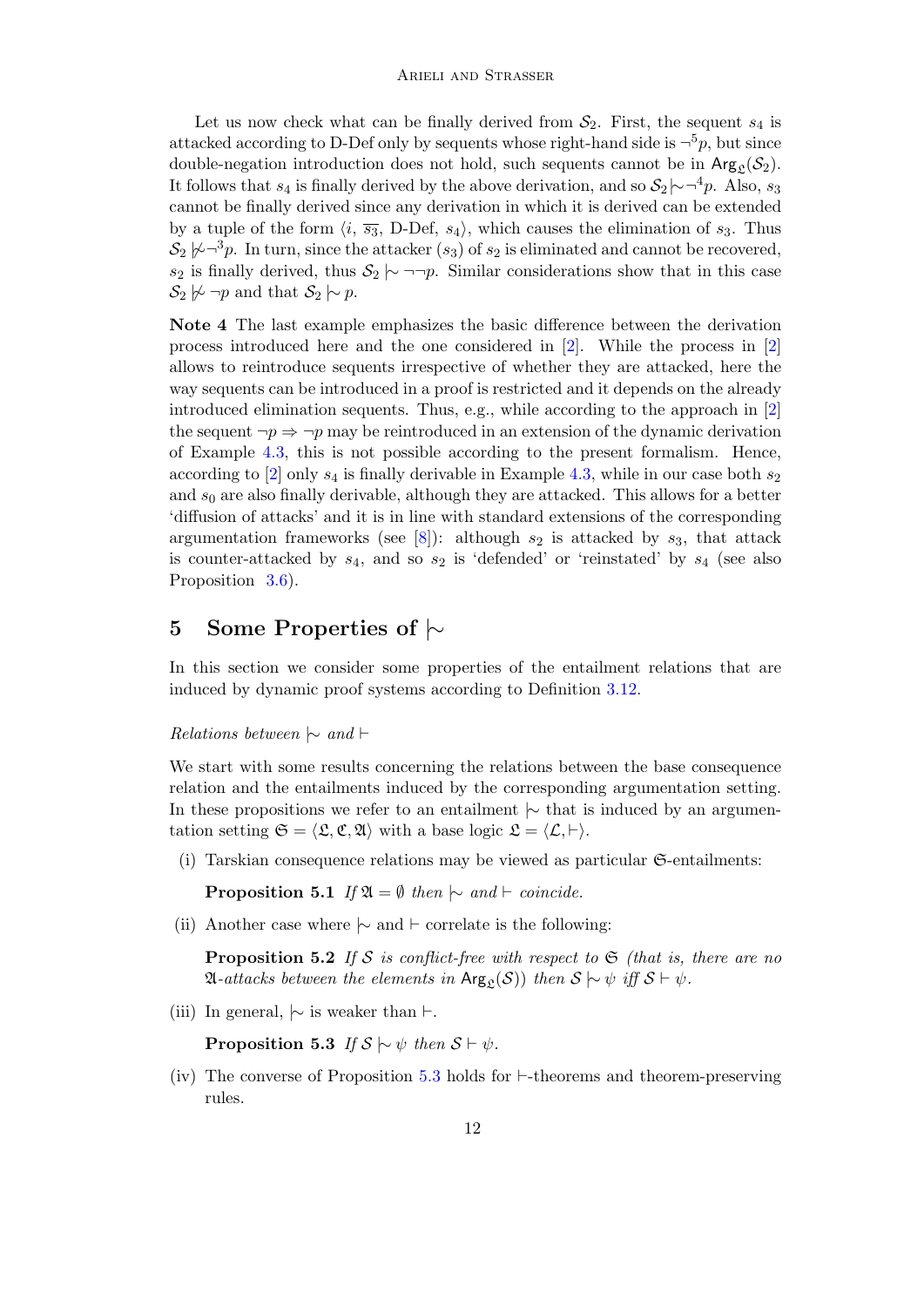**Definition 5.4** An elimination rule R of the form of  $(2)$  above is theorem*preserving* (with respect to a logic  $\mathfrak{L}$ ), if there is no application of R by a substitution  $\theta$  such that  $\theta(\Gamma_n) = \emptyset$ .

Intuitively, a rule is theorem-preserving if it cannot be used for attacking theorems of the underlying (base) logic. The various variations of Undercut and Defeat in Figure [2](#page-5-0) are examples of rules that are theorem-preserving with respect to any logic.

<span id="page-12-1"></span>**Proposition 5.5** If  $\mathfrak{A}$  consists only of theorem-preserving rules, then  $\vdash \psi$  implies that  $\sim \psi$ .

<span id="page-12-2"></span>**Corollary 5.6** If  $\mathfrak{A}$  consists only of theorem-preserving rules, then (i)  $\vdash \psi$  iff  $|~\sim \psi$ , and (ii)  $\mathfrak C$  is weakly sound and complete for  $|~\sim$  (that is,  $|~\sim \psi$  iff  $\Rightarrow \psi$  is C-derivable).

Note 5 Some properties of the base logic are 'inherited' by  $\vdash$ . One of them is ¬-paraconsistency [\[7\]](#page-13-14):

<span id="page-12-3"></span>**Proposition 5.7** If  $\vdash$  is  $\neg$ -paraconsistent (that is, there are atoms p, q such that  $p, \neg p \nvdash q)$  then so is  $\sim$ .

### Cautious Reflexivity

As the examples in Section [4](#page-8-1) show, in general  $\sim$  is *not* reflexive: a formula  $\psi$  does not necessarily follow from S even if  $\psi \in S$ . Yet, the next proposition and corollary show that  $\sim$  is *cautiously reflexive*.

<span id="page-12-4"></span>**Proposition 5.8** If S is conflict-free then  $S \sim \psi$  for all  $\psi \in S$ .

#### <span id="page-12-0"></span>Corollary 5.9

- (i) For every formula  $\psi$  such that  $\{\psi\}$  is conflict-free in  $\mathfrak{S}$ , we have that  $\psi \sim \psi$ .
- (ii) For every atom p it holds that  $p \sim p$ .

Note 6 The condition in the last proposition and corollary is indeed required. For instance, if  $\vdash$  is the entailment relation that is induced by  $\mathfrak{S} = \langle CL, LK, \{Ucut\}\rangle$ (Example [4.1\)](#page-8-2) then  $p \wedge \neg p \not\sim p \wedge \neg p$ .

### Restricted Monotonicity

Clearly,  $\sim$  is not monotonic. For instance, by Corollary [5.9](#page-12-0) p $\sim p$  while Example [4.1](#page-8-2) shows a case in which  $p, \neg p, q \not\triangleright p$ . Like reflexivity, monotonicity can be guaranteed in particular cases. For instance, as Proposition [5.12](#page-13-15) below shows, when adding unrelated information to a framework with Undercut, this information should not disturb previous inferences. For this proposition we first define in precise terms what 'unrelated information' means and then recall the known notion of uniformity.

**Definition 5.10** Let S be a set of formulas and  $\psi$  a formula in a language L. We denote by  $\mathsf{Atoms}(\mathcal{S})$  the set of atomic formulas that appear (in some subformula of a formula) in S. We say that S is relevant to  $\psi$ , if  $\text{Atoms}(S) \cap \text{Atoms}(\{\psi\}) = \emptyset$ implies that  $S = \emptyset$ . A nonempty set S is *irrelevant* to a (nonempty) set T if S is not relevant to any formula in  $\mathcal{T}$ , i.e.:  $\mathsf{Atoms}(\mathcal{S}) \cap \mathsf{Atoms}(\mathcal{T}) = \emptyset$ .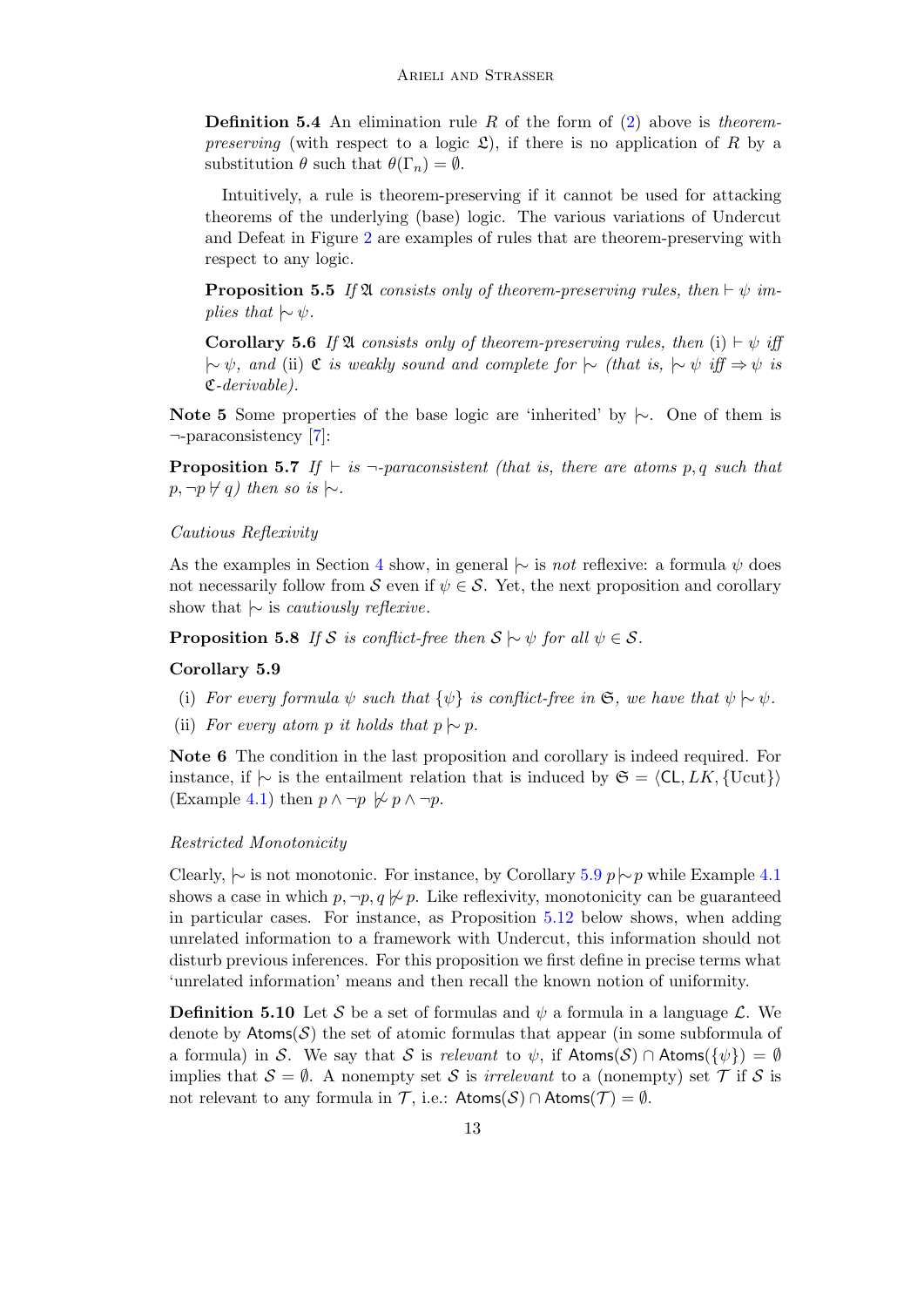**Definition 5.11** Let  $\mathfrak{L} = \langle \mathcal{L}, \vdash \rangle$  be a propositional logic. A set S of formulas (in L) is called  $\vdash$ -consistent, if there exists a formula  $\psi$  (in L) such that  $S \not\vdash \psi$ . We say that L is uniform, if  $S_1 \vdash \psi$  when  $S_1, S_2 \vdash \psi$  and  $S_2$  is  $\vdash$ -consistent and irrelevant to  $S_1 \cup {\psi}$ .

**Note 7** By Los-Suzsko Theorem [\[11\]](#page-13-16), a finitary propositional logic  $\langle \mathcal{L}, \cdot \rangle$  is uniform iff it has a single characteristic matrix (see also [\[17\]](#page-13-17)). Thus, classical logic as well as many other logics are uniform.

<span id="page-13-15"></span>**Proposition 5.12** Let  $\mathfrak{S} = \langle \mathfrak{L}, \mathfrak{C}, \{ \text{Ucut} \} \rangle$  be a setting whose base logic  $\mathfrak{L}$  is uniform, and let  $\sim$  be the induced entailment. If  $S_1 \sim \psi$  and  $S_2$  is a  $\vdash$ -consistent set of formulas that is irrelevant to  $S_1$ , then  $S_1, S_2 \rightarrow \psi$ .

<span id="page-13-18"></span>Note 8 A crucial property for Proposition [5.12](#page-13-15) is that Ucut-attacks are preserved when the premises of the attacked sequents are weakened: if  $\Gamma \Rightarrow \psi$  is Ucut-attacked then  $\Gamma' \Rightarrow \psi$  is Ucut-attacked (by the same attacker) whenever  $\Gamma'$  contains  $\Gamma$ .

<span id="page-13-19"></span>Note 9 The last proposition holds also for Direct Undercut. Under the additional condition that  $S_2$  is irrelevant to  $\{\psi\}$  the proposition holds also for Rebuttal.

### References

- <span id="page-13-4"></span>[1] O. Arieli. A sequent-based representation of logical argumentation. In Proc. CLIMA'13, LNCS 8143, pages 69–85. Springer, 2013.
- <span id="page-13-7"></span>[2] O. Arieli and C. Straßer. Dynamic derivations for sequent-based logical argumentation. In Proc. COMMA'14, Frontiers in Artificial Intelligence and Applications 266, pages 89–100. IOS Press, 2014.
- <span id="page-13-5"></span>[3] O. Arieli and C. Straßer. Sequent-based logical argumentation. Journal of Argument and Computation, 6(1):73–99, 2015.
- <span id="page-13-9"></span>[4] P. Baroni, M. Caminada, and M. Giacomin. An introduction to argumentation semantics. The Knowledge Engineering Review, 26(4):365–410, 2011.
- <span id="page-13-10"></span>[5] P. Baroni and M. Giacomin. Semantics for abstract argumentation systems. In I. Rahwan and G. R. Simary, editors, Argumentation in Artificial Intelligence, pages 25–44. 2009.
- <span id="page-13-0"></span>[6] Ph. Besnard and A. Hunter. A logic-based theory of deductive arguments. Artificial Intelligence, 128(1–2):203–235, 2001.
- <span id="page-13-14"></span>[7] N. C. A. da Costa. On the theory of inconsistent formal systems. Notre Dame Journal of Formal Logic, 15:497–510, 1974.
- <span id="page-13-8"></span>[8] P. M. Dung. On the acceptability of arguments and its fundamental role in nonmonotonic reasoning, logic programming and n-person games. Artificial Intelligence, 77:321–357, 1995.
- <span id="page-13-6"></span>[9] G. Gentzen. Investigations into logical deduction, 1934. In German. An English translation appears in 'The Collected Works of Gerhard Gentzen', edited by M. E. Szabo, North-Holland, 1969.
- <span id="page-13-11"></span>[10] N. Gorogiannis and A. Hunter. Instantiating abstract argumentation with classical logic arguments: Postulates and properties. Artificial Intelligence, 175(9–10):1479–1497, 2011.
- <span id="page-13-16"></span>[11] J. Los and R. Suzsko. Remarks on sentential logics. Indagationes Mathematicae, 20:177–183, 1958.
- <span id="page-13-1"></span>[12] J. Pollock. How to reason defeasibly. Artificial Intelligence, 57(1):1–42, 1992.
- <span id="page-13-2"></span>[13] H. Prakken. Two approaches to the formalisation of defeasible deontic reasoning. Studia Logica, 57(1):73–90, 1996.
- <span id="page-13-13"></span>[14] N. Rescher and R. Manor. On inference from inconsistent premises. Theory and Decision, 1:179–217, 1970.
- <span id="page-13-3"></span>[15] G. R Simari and R. P. Loui. A mathematical treatment of defeasible reasoning and its implementation. Artificial Intelligence, 53(2–3):125–157, 1992.
- <span id="page-13-12"></span>[16] C. Straßer and O. Arieli. Sequent-based argumentation for normative reasoning. In Proc. DEON'14, LNCS 8554, pages 224–240. Springer, 2014.
- <span id="page-13-17"></span>[17] A. Urquhart. Many-valued logic. In D. Gabbay and F. Guenthner, editors, Handbook of Philosophical Logic, volume II, pages 249–295. Kluwer, 2001. second edition.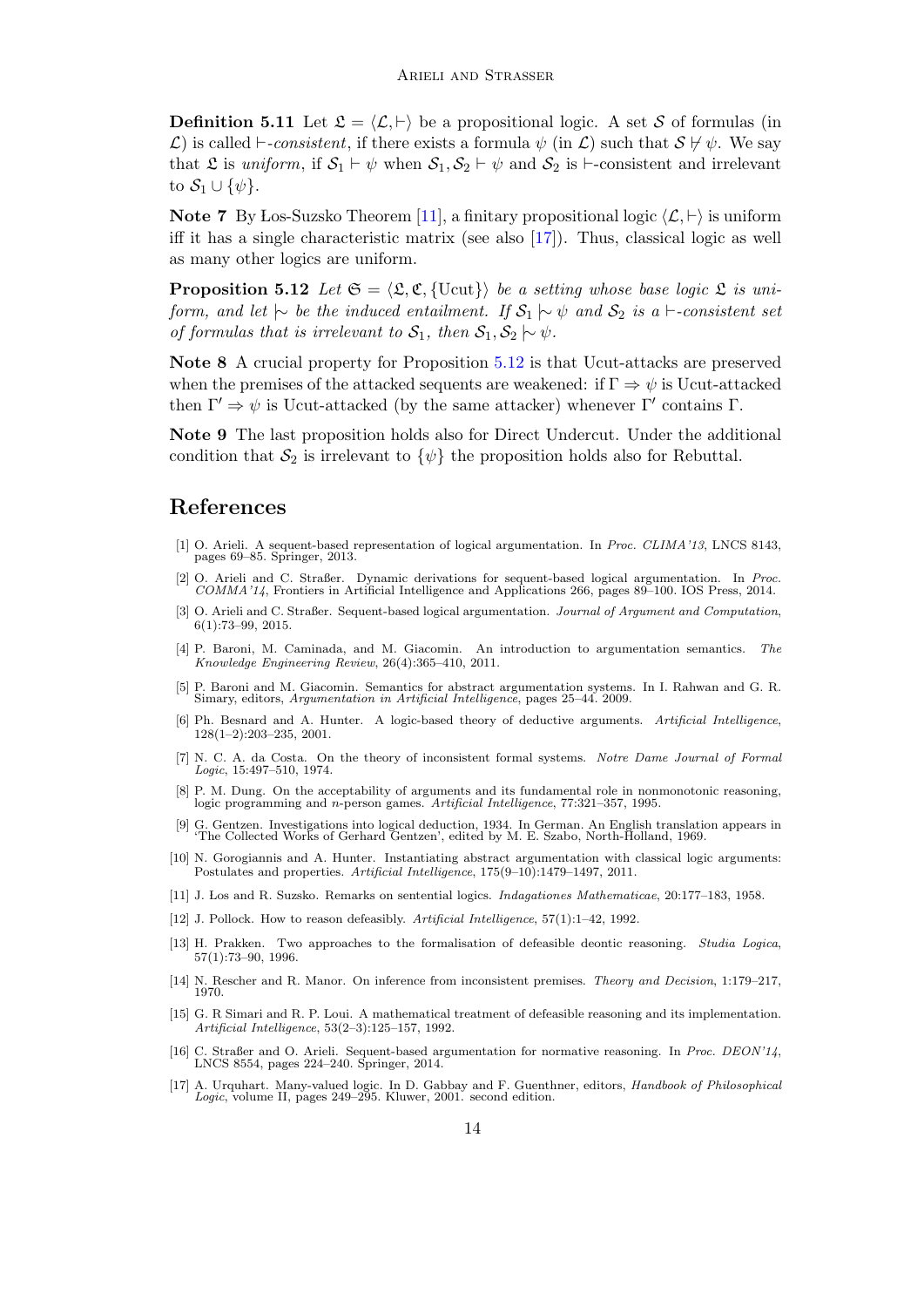### A Proofs (for the extended version)

**Proof of Proposition [3.6.](#page-7-3)** If Accept( $\mathcal{D}$ ) is not conflict-free in  $\mathcal{AF}(\mathcal{D})$  then there are  $s, t \in \text{Accept}(\mathcal{D})$  such that  $\langle i, \overline{s}, J, t \rangle \in \mathcal{D}$  for some  $i \in \mathbb{N}$  and some justification J. Since t is accepted, it is not eliminated, and so by the evaluation algorithm s is eliminated, in a contradiction to the assumption that s is also accepted.

Suppose now that  $\mathcal D$  is coherent. We have to show that  $Accept(\mathcal D)$  is admissible, complete, and stable (that is,  $Accept(\mathcal{D}) \cup Accept(\mathcal{D})^+ = Derived(\mathcal{D})$ ).

- (I) Accept( $\mathcal{D}$ ) is admissible: Suppose that there is some  $s \in \text{Accept}(\mathcal{D})$  that is attacked by t, i.e., there is  $T_i = \langle i, \overline{s}, J, t \rangle \in \mathcal{D}$ . Since  $s \notin \text{Elim}(\mathcal{D})$  (because it is accepted), t must be in  $\text{Elim}(\mathcal{D})$ . This means that there is some  $j > i$  such that  $T_i = \langle j, \overline{t}, J, r \rangle \in \mathcal{D}$  for some  $r \notin \text{Elim}(\mathcal{D})$ . It follows that  $r \in \text{Attack}(\mathcal{D})$ and since  $\mathcal D$  is coherent,  $r$  is not eliminated later on (i.e., in the remaining j iterations of the evaluation algorithm). Thus,  $r \in \text{Accept}(\mathcal{D})$ , which means that the attacker (t) of s is attacked by an element (r) of  $Accept(D)$ . Thus  $s \in \text{Def}(Accept(\mathcal{D}))$ , and so  $Accept(\mathcal{D}) \subset Def(Accept(\mathcal{D})).$
- (II) Accept( $\mathcal{D}$ ) is complete: Suppose that  $s \in \text{Def}( \text{Accept}(\mathcal{D}) )$ . Then for every proof tuple  $T_i = \langle i, \overline{s}, J, t \rangle \in \mathcal{D}$  there is a proof tuple  $T_i = \langle j, \overline{t}, J, r \rangle \in \mathcal{D}$  and  $r \in \text{Accept}(\mathcal{D})$ . Now,
	- · If  $j > i$  then since  $r \notin \text{Elim}(\mathcal{D})$  we have that  $t \in \text{Elim}(\mathcal{D})$ , and so s is not eliminated.
	- · If  $i > j$  then either  $t \in \text{Elim}(\mathcal{D})$  and again s is not eliminated, or  $t \notin \mathcal{D}$ Elim(D), thus  $t \in$  Attack(D) (because of  $T_i$ ) and  $t \in$  Elim(D) (because of  $T_i$ , and so  $\mathcal D$  is not coherent, in contradiction to our assumption.

By the two items above, if s is attacked in  $\mathcal{D}$ , its attacker must be in  $\text{Elim}(\mathcal{D})$ , and so  $s \in \text{Accept}(\mathcal{D})$ . Thus  $\text{Def}(\text{Accept}(\mathcal{D})) \subseteq \text{Accept}(\mathcal{D})$  and by admissibility,  $Def(Accept(D)) = Accept(D).$ 

- (II) Accept( $D$ ) is stable: In other words, Accept( $D$ ) ∪ Accept( $D$ )<sup>+</sup> = Derived( $D$ ). Since Derived( $\mathcal{D}$ ) = Accept( $\mathcal{D}$ ) $\cup$ Elim( $\mathcal{D}$ ), it is enough to show that Accept( $\mathcal{D}$ )<sup>+</sup> coincides with  $\text{Elim}(\mathcal{D})$ . Indeed,
	- · To see that  $\text{Elim}(\mathcal{D}) \subseteq \text{Accept}(\mathcal{D})^+$ , let  $s \in \text{Elim}(\mathcal{D})$ . Hence, there is an attacking tuple  $T = \langle i, \overline{s}, J, t \rangle \in \mathcal{D}$  and when the algorithm reaches T, we have that  $t \notin \text{Elim}(\mathcal{D})$ . Thus  $t \in \text{Attack}(\mathcal{D})$ , and since  $\mathcal D$  is coherent,  $t \notin \text{Elim}(\mathcal{D})$ . Elim(D) also when the algorithm terminates. It follows that  $t \in \mathsf{Accept}(\mathcal{D})$ , and so  $s \in \text{Accept}(\mathcal{D})^+$ .
	- To see that  $Accept(\mathcal{D})^+ \subseteq Elim(\mathcal{D})$ , let  $s \in Accept(\mathcal{D})^+$ . Then there is a tuple  $T = \langle i, \overline{s}, J, t \rangle \in \mathcal{D}$  such that  $t \in \mathsf{Accept}(\mathcal{D})$ . Since  $\mathcal D$  is coherent, at the end of the execution of the algorithm  $t \notin \text{Elim}(\mathcal{D})$ . Thus, since  $\text{Elim}(\mathcal{D})$ grows monotonically during the execution, in particular  $t \notin \text{Elim}(\mathcal{D})$  when the algorithm reaches the tuple T. It follows that  $s \in \text{Elim}(\mathcal{D})$ .

**Proof of Proposition [3.7.](#page-7-4)** Let  $\mathcal{D}$  be a simple derivation and  $\mathcal{E}$  a stable extension of the sequent-based argumentation framework  $\mathcal{AF}(D) = \langle Derived(\mathcal{D}), Attack(\mathcal{D})\rangle$ that is induced by  $\mathcal{D}$ . Consider a simple derivation  $\mathcal{D}'$  which is a concatenation of the following sequences  $\mathcal{D}'_1 \oplus \mathcal{D}'_2 \oplus \mathcal{D}'_3$ , where  $\mathcal{D}'_1$  contains the tuples introducing the sequents in  $\text{Derived}(\mathcal{D}), \mathcal{D}_3'$  consists of tuples of the form  $\langle i, \overline{s}, J, t \rangle$  where  $t \in \mathcal{E}$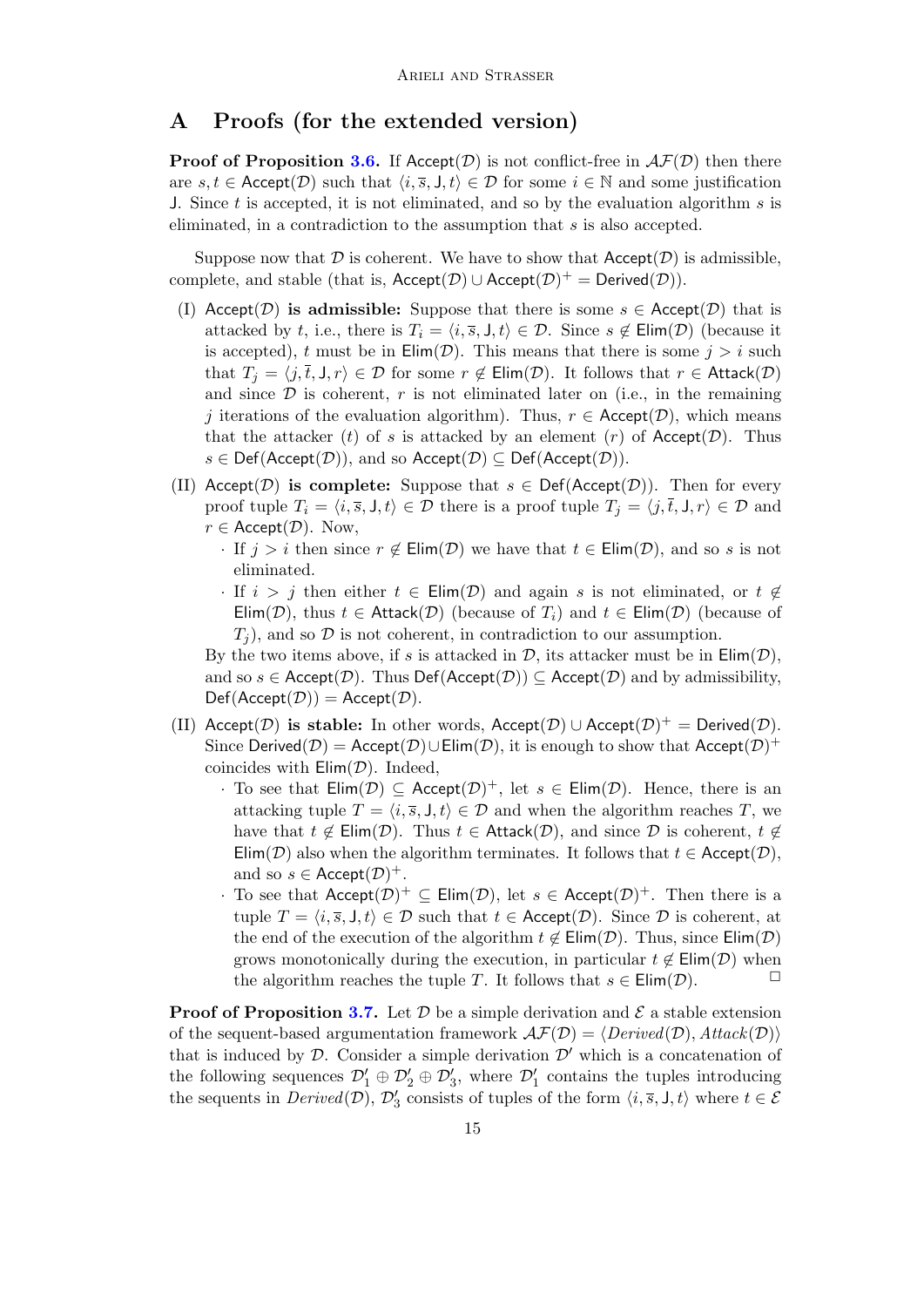and  $s \in \mathcal{E}^+$ , and  $\mathcal{D}'_2$  consists of the attacking tuples for the other elements in Attack(D) (the order of the elements in  $\mathcal{D}'_2$  and in  $\mathcal{D}'_3$  may be arbitrary, and some of these sequences may be empty for some  $\mathcal{D}'$ ). Now, by the definition of  $\mathcal{D}'$ , clearly  $\mathcal{AF}(\mathcal{D}') = \mathcal{AF}(\mathcal{D})$ . Also, since  $\mathcal{E}$  is stable,  $\mathcal{E}^+ = Derived(\mathcal{D}) \setminus \mathcal{E} = Derived(\mathcal{D}') \setminus \mathcal{E}$ , and so when the algorithm completes its pass over  $\mathcal{D}'_3$  it holds that  $\mathsf{Attack} = \mathcal{E}$  and Elim =  $Derived(\mathcal{D}')\backslash \mathcal{E}$ . Clearly, the other tuples will not affect these sets, thus  $\mathcal{D}'$  is coherent (since  $Accept(\mathcal{D}') \cap Elim(\mathcal{D}') = \emptyset)$  and  $Accept(\mathcal{D}') = Derived(\mathcal{D}) \setminus Elim = \mathcal{E}$ .  $\Box$ 

**Proof of Proposition [3.11.](#page-8-4)** Suppose that s is finally derived in  $\mathcal{D}$  but it is not finally derived in some extension  $\mathcal{D}'$  of  $\mathcal{D}$ . This means that there is some extension  $\mathcal{D}''$  of  $\mathcal{D}'$  in which  $s \in \text{Elim}(\mathcal{D}'')$ . Since  $\mathcal{D}''$  is also an extension of  $\mathcal{D}$ , we get a contradiction to the final derivability of  $s$  in  $\mathcal{D}$ .

Proof of Proposition [5.1.](#page-11-3) If there are no attack rules, dynamic derivations are in fact standard  $\mathfrak{C}$ -proofs in which every derived sequent is finally derived. Thus,  $\mathcal{S} \rightarrowtail_{\mathfrak{S}} \psi$  iff there is a derivation of  $\Gamma \Rightarrow \psi$  in  $\mathfrak{C}$  for some finite  $\Gamma \subseteq \mathcal{S}$ . Since  $\mathfrak{C}$  is sound and complete for L, the latter is a necessary and sufficient condition for  $S \vdash \psi$ .  $\Box$ 

**Proof of Proposition [5.2.](#page-11-1)** If there are no attacks between arguments in  $\text{Arg}_{\mathcal{C}}(\mathcal{S})$ then no attack rule in  $\mathfrak A$  is applicable, and so the proof is similar to that of Propo-sition [5.1.](#page-11-3)  $\Box$ 

**Proof of Proposition [5.3.](#page-11-2)** If  $S \sim \psi$  then there is an S-based dynamic derivation for  $\mathfrak{S}$ , in which  $\Gamma \Rightarrow \psi$  is finally derived for some finite  $\Gamma \subseteq \mathcal{S}$ . In particular, there is a proof in  $\mathfrak C$  for  $\Gamma \Rightarrow \psi$ . Since  $\mathfrak C$  is complete for  $\mathfrak L$ , this implies that  $\Gamma \vdash \psi$ , and by the monotonicity of  $\mathfrak{L}$  we have that  $S \vdash \psi$ .

**Proof of Proposition [5.5.](#page-12-1)** If  $\vdash \psi$  then the sequent  $\Rightarrow \psi$  is provable in  $\mathfrak{C}$ . Since there are only theorem-preserving rules in  $\mathfrak{A}$ , this sequent cannot be attacked, and so any C-proof of  $\Rightarrow \psi$  is also a dynamic derivation for G, in which  $\Rightarrow \psi$  is finally derived.  $\Box$ 

**Proof of Corollary [5.6.](#page-12-2)** By Propositions [5.3](#page-11-2) and [5.5.](#page-12-1)  $\Box$ 

**Proof of Proposition [5.7.](#page-12-3)** Since  $\vdash$  is paraconsistent,  $p, \neg p \nvdash q$ . Thus, by Propo-sition [5.3,](#page-11-2)  $p, \neg p \not\triangleright q$ .  $\Box$ 

Proof of Proposition [5.8.](#page-12-4) This is a direct corollary of Proposition [5.2](#page-11-1) and the fact that  $S \vdash \psi$  for every  $\psi \in S$  (since  $\vdash$  is reflexive).

**Proof of Proposition [5.12.](#page-13-15)** Suppose that  $S_1 \nvert \sim \psi$ . Then there is a dynamic derivation  $\mathcal{D}_{\mathcal{S}}^{\psi}$  $\mathcal{S}_1^{\psi}$ , in which for some finite subset  $\Gamma$  of  $\mathcal{S}_1$  the sequent  $\Gamma \Rightarrow \psi$  is derived, (say, in step  $i$  of the derivation) and there is no dynamic derivation for  $\mathfrak S$  that is based on  $S_1$ , which extends  $\mathcal{D}_{\mathcal{S}}^{\psi}$  $\mathcal{S}_1^{\psi}$ , and in which  $\Gamma \Rightarrow \psi$  is attacked. Suppose for a contradiction that  $S_1, S_2 \nvDash \psi$ . Since  $\mathcal{D}_{S_1}^{\psi}$  may be viewed as a dynamic derivation for G that is based on  $S_1 \cup S_2$ , there must be a dynamic derivation  $\mathcal{D}_{\mathcal{S}}^{\psi}$  $\int_{\mathcal{S}_1\cup\mathcal{S}_2}^{\psi}$  for  $\mathfrak{S}$ that is based on  $S_1 \cup S_2$ , and which extends  $D_S^{\psi}$  $\overset{\psi}{\mathcal{S}}_1$  so that  $\Gamma \Rightarrow \psi$  is attacked. It follows that for some  $j > i$  there is a tuple  $T_j = \langle j, \Gamma \nRightarrow \psi, J_j, \Theta \Rightarrow \phi \rangle$  in  $\mathcal{D}_{\mathcal{S}}^{\psi}$  $\mathcal{S}_1 \cup \mathcal{S}_2$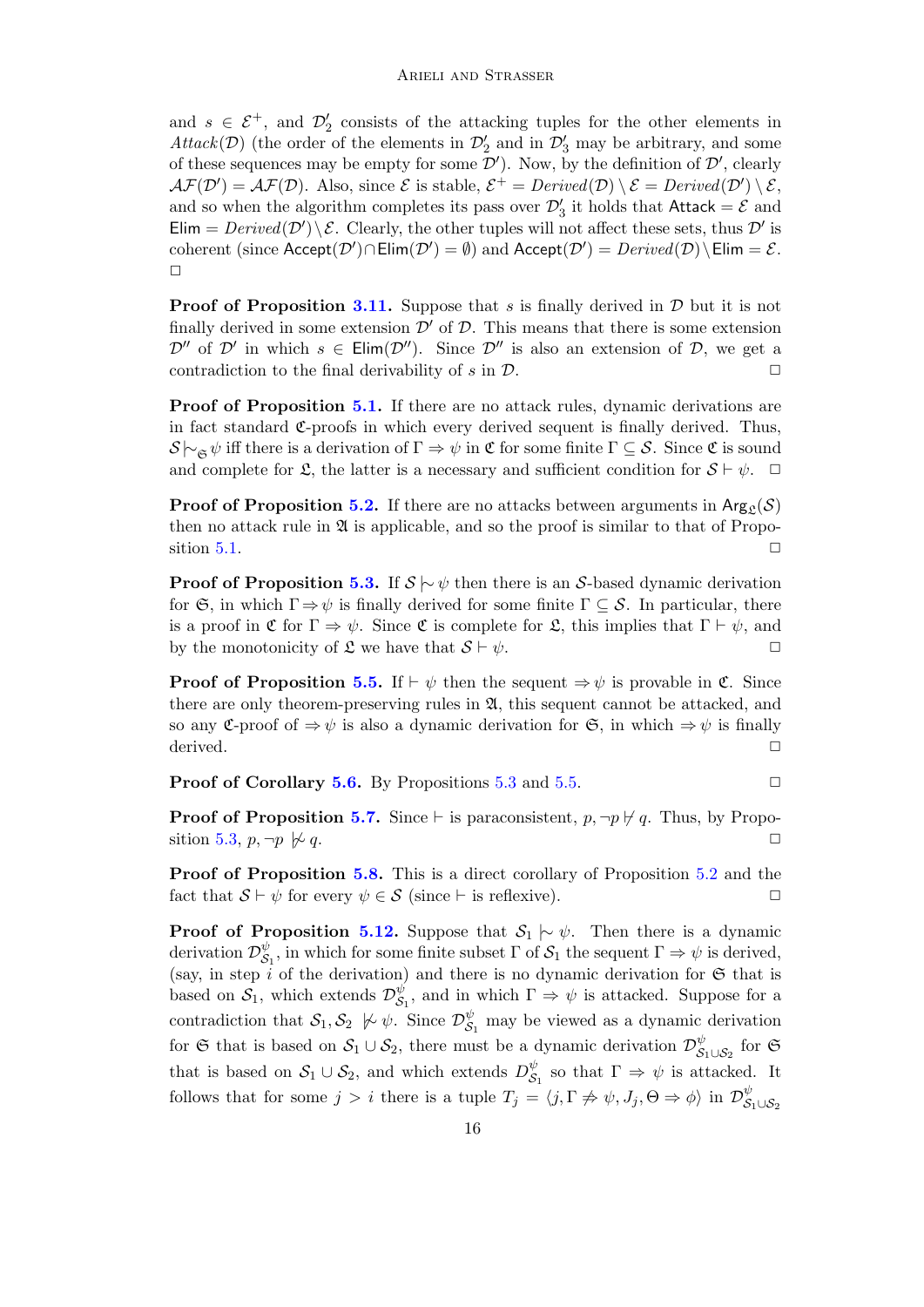that is obtained by an application of Undercut for some finite subset  $\Theta$  of  $S_1 \cup S_2$ , such that

- 1.  $\Theta \Rightarrow \phi$  is **C**-provable from  $S_1 \cup S_2$ , and
- 2.  $\phi \Rightarrow \neg \Lambda \Gamma'$  and  $\neg \Lambda \Gamma' \Rightarrow \phi$  are **C**-provable for some  $\Gamma' \subseteq \Gamma$ .

The two items above, together with the completeness of  $\mathfrak{C}$ , imply that  $\Theta \vdash \phi$  and  $\phi \vdash \neg \bigwedge \Gamma'$ . By the transitivity of  $\vdash$ , then,

(\*)  $Θ$   $\vdash$  ¬ $ΛΓ'$  .

Now,  $S_2$  is a  $\vdash$ -consistent set of formulas that is irrelevant to  $S_1 \cup {\neg \Lambda \Gamma'}$  (This follows from the fact that  $\mathsf{Atoms}(\Gamma') \subseteq \mathsf{Atoms}(\Gamma) \subseteq \mathsf{Atoms}(\mathcal{S}_1)$  and  $\mathrm{since}\ \mathsf{Atoms}(\mathcal{S}_1) \cap$ Atoms( $S_2$ ) =  $\emptyset$ ). In particular, then,  $\Theta \cap S_2$  is (a  $\vdash$ -consistent set of formulas that is) irrelevant to  $S_1 \cup \{\neg \Lambda \Gamma'\}$ , and so  $\Theta \cap S_2$  is irrelevant to  $(\Theta \setminus S_2) \cup \{\neg \Lambda \Gamma'\}$ . By the uniformity of  $\mathfrak L$  we thus infer from  $(\star)$  that  $\Theta \setminus \mathcal S_2 \vdash \neg \bigwedge \Gamma'$ . By Item (2) and the completeness of  $\mathfrak{C}$  again,  $\neg \Lambda \Gamma' \vdash \phi$ . By transitivity, we have  $\Theta \setminus \mathcal{S}_2 \vdash \phi$ , and since  $\Theta \setminus \mathcal{S}_2 \subseteq \mathcal{S}_1$  we get that:

3.  $(\Theta \setminus \mathcal{S}_2) \Rightarrow \phi$  is **C**-provable from  $\mathcal{S}_1$ .

Now, Items (2) and (3) above imply that there is a dynamic derivation  $\mathcal D$  for  $\mathfrak S$  that is based on  $S_1$  and which extends  $\mathcal{D}_{\mathcal{S}}^{\psi}$  $\int_{S_1}^{\psi}$  by **C**-proofs of  $\phi \Rightarrow \neg \Lambda \Gamma', \neg \Lambda \Gamma' \Rightarrow \phi$ , and  $(\Theta \setminus \mathcal{S}_2) \Rightarrow \phi$ .<sup>[17](#page-16-0)</sup> Moreover,  $\Gamma \not\Rightarrow \psi$  is derivable (in a derivation that is based on  $\mathcal{S}_1$ ) by an application of Undercut using the last three sequents, but this contradicts the assumption that  $\Gamma \Rightarrow \psi$  is finally derived in  $\mathcal{D}_{\mathcal{S}}^{\psi}$  $\mathcal{S}_1$ .  $\Box$ 

Note 10 To see that the property considered in Note [8](#page-13-18) is indeed needed for the proof above, we show below that when Undercut is replaced by Canonical Undercut (who does not have the property of Note [8\)](#page-13-18), the corresponding revised version of Proposition [5.12](#page-13-15) cease to hold.

<span id="page-16-1"></span>Indeed, let  $\mathfrak{L} = \langle \mathcal{L}, \vdash \rangle$  be a logic with a  $\vdash$ -conjunction  $\land$  and a  $\vdash$ -negation  $\neg$ , satisfying the following rules:

(A.1) 
$$
\frac{\Gamma \Rightarrow \neg \psi, \neg \phi}{\Gamma \Rightarrow \neg (\psi \land \phi)} \qquad \qquad \frac{\Gamma \Rightarrow \neg (\psi \land \phi)}{\Gamma \Rightarrow \neg \psi, \neg \phi}.
$$

We denote by  $\sim$  the entailment relation (according to Definition [3.12\)](#page-8-3) for an argumentation setting whose base logic is  $\mathfrak L$  and whose sole attack rule is C-Ucut.

Let now  $S_1 = \{p_1, \neg p_1, \neg \neg p_1\}$  and  $S_2 = \{p_i \mid i \geq 2\}$ . Clearly,  $S_2$  is  $\vdash$ -consistent and irrelevant to  $S_1$ . Yet, we show that: (a)  $S_1 \sim p_1$  while: (b)  $S_1, S_2 \not\sim p_1$ .

A derivation for proving Claim (a) may be the following:

1.  $p_1 \Rightarrow p_1$  Axiom 2.  $\neg p_1 \Rightarrow \neg p_1$  Axiom 3.  $\neg\neg p_1 \Rightarrow \neg \neg p_1$  Axiom 4.  $\neg p_1 \nRightarrow \neg p_1$  C-Ucut, 3, 3, 3, 2  $\neg \neg p_1 \Rightarrow \neg \neg p_1$ 

<span id="page-16-0"></span><sup>&</sup>lt;sup>17</sup>To see that the extension  $D$  is a valid derivation note that  $D$  extends a valid derivation only by introducing proof tuples whose derived sequents are not eliminated. Indeed, (the proofs of)  $\phi \Rightarrow \neg \Lambda \Gamma'$  and  $\neg \Lambda \Gamma' \Rightarrow \vec{\phi}$ can be added to  $\mathcal{D}_{\mathcal{S}_1}^{\psi}$ , otherwise the attack in  $T_j$  would not be applicable (see Item 2), and (the proof of)  $(\Theta \setminus S_2) \Rightarrow \phi$  can be added otherwise according to Note [8](#page-13-18) the sequent  $\Theta \Rightarrow \phi$  would be Ucut-attacked as well, and again  $T_j$  would not be applicable, in contrast to our assumption.